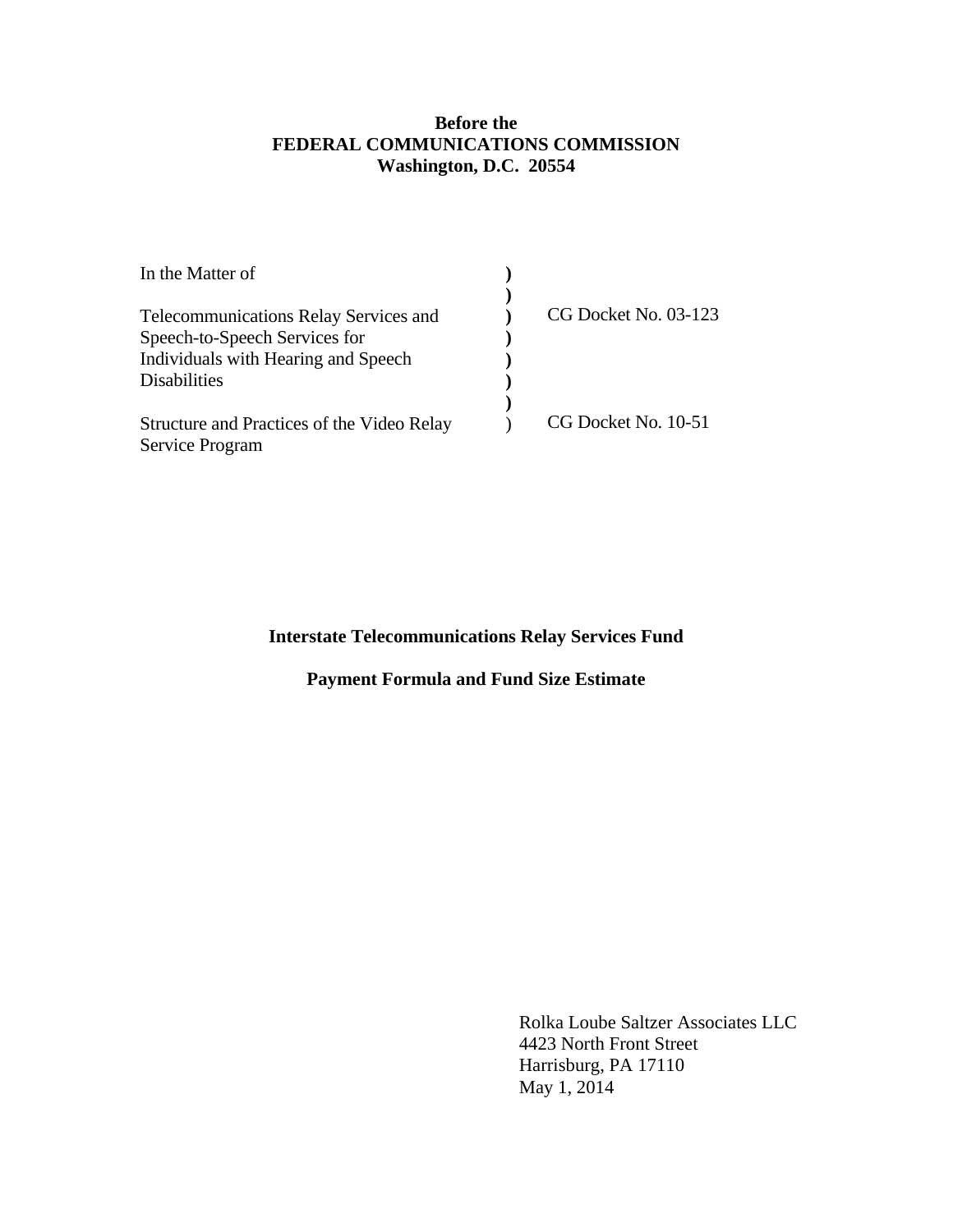## **TABLE OF CONTENTS**

| I. Introduction                                                                                                                                                                                                                                                                                                                                                                                                                | 3                |
|--------------------------------------------------------------------------------------------------------------------------------------------------------------------------------------------------------------------------------------------------------------------------------------------------------------------------------------------------------------------------------------------------------------------------------|------------------|
| <b>II.</b> Interstate TRS Fund Overview                                                                                                                                                                                                                                                                                                                                                                                        | 5                |
| <b>III. TRS Formula Development</b>                                                                                                                                                                                                                                                                                                                                                                                            |                  |
| A. MARS                                                                                                                                                                                                                                                                                                                                                                                                                        | $\boldsymbol{9}$ |
| <b>B.</b> IP Relay                                                                                                                                                                                                                                                                                                                                                                                                             | 14               |
| C. Video Relay Service                                                                                                                                                                                                                                                                                                                                                                                                         | 18               |
| <b>IV. Demand Projection Methodology</b>                                                                                                                                                                                                                                                                                                                                                                                       | 22               |
| V. Additional Funding Requirements<br><b>iTRS</b> Database<br>$\bullet$<br><b>NDBEDP</b><br>$\bullet$<br><b>Fund Administrator</b><br>$\bullet$<br><b>DCA</b><br>$\bullet$<br><b>Advisory Council</b><br>$\bullet$<br><b>Investment Expense</b><br>$\bullet$<br><b>Service Provider Audits</b><br>$\bullet$<br><b>IPERA</b><br>$\bullet$<br><b>Bankruptcy Representation</b><br>$\bullet$<br><b>Audit Expense</b><br>$\bullet$ | 27               |
| VI. Contribution Factor Calculation                                                                                                                                                                                                                                                                                                                                                                                            | 30               |
| <b>VII.</b> Program Administration                                                                                                                                                                                                                                                                                                                                                                                             |                  |
| A. Interstate TRS Fund Advisory Council Report                                                                                                                                                                                                                                                                                                                                                                                 | 31               |
| <b>B.</b> Audit Report                                                                                                                                                                                                                                                                                                                                                                                                         | 33               |
| VII. List of Appendices and Exhibits                                                                                                                                                                                                                                                                                                                                                                                           | 34               |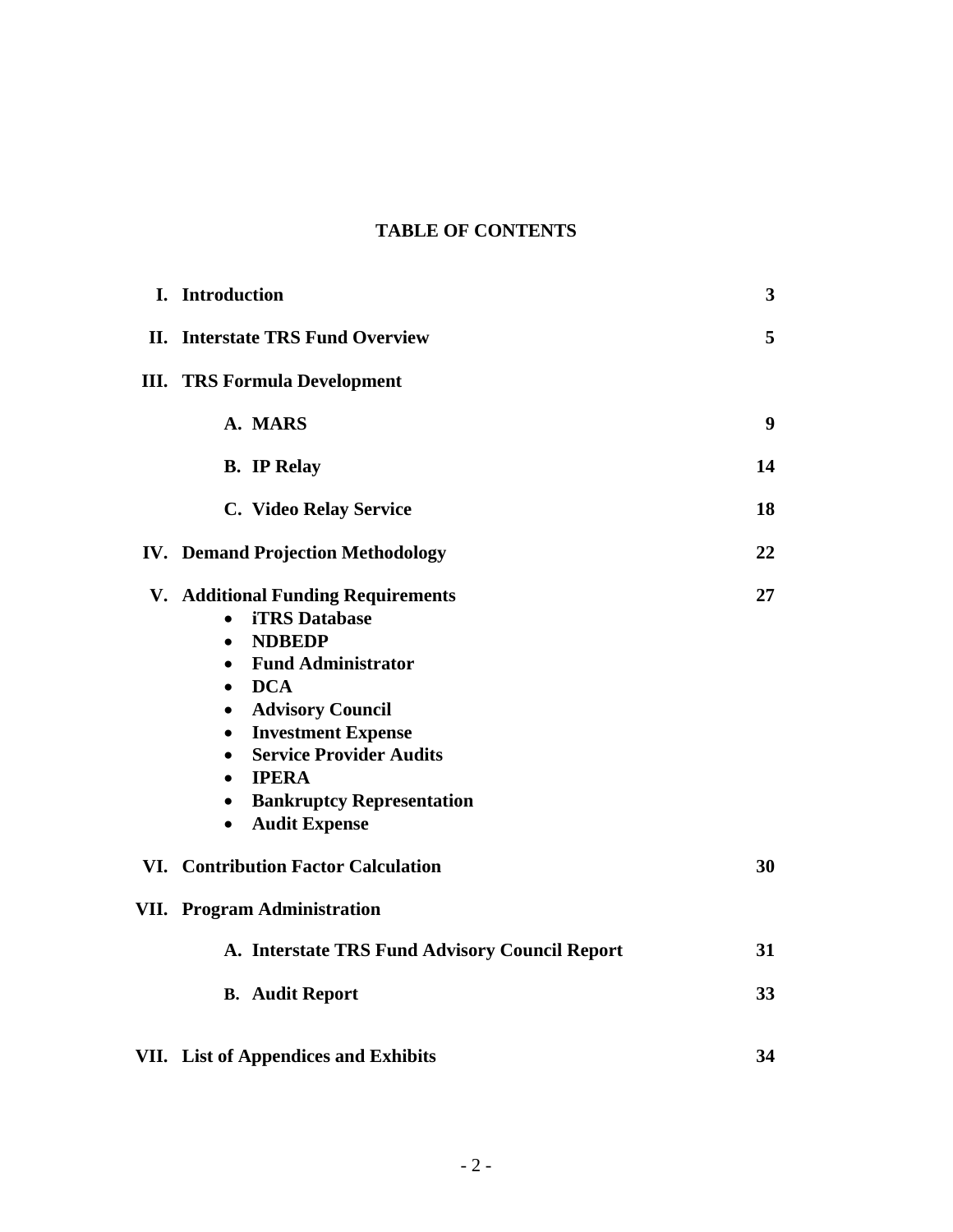## **Before the FEDERAL COMMUNICATIONS COMMISSION Washington, D.C. 20554**

| In the Matter of                             |                      |
|----------------------------------------------|----------------------|
|                                              |                      |
| <b>Telecommunications Relay Services and</b> | CG Docket No. 03-123 |
| Speech-to-Speech Services for                |                      |
| Individuals with Hearing and Speech          |                      |
| <b>Disabilities</b>                          |                      |
| Structure and Practices of the Video Relay   | CG Docket No. 10-51  |
| Service Program                              |                      |
|                                              |                      |
|                                              |                      |

## **Payment Formula and Fund Size Estimate Interstate Telecommunications Relay Services (TRS) Fund For July 2014 through June 2015**

## **I. Introduction**

Rolka Loube Saltzer Associates LLC (RLSA), as Interstate Telecommunications

Relay Services (TRS) Fund Administrator (the Administrator), herein submits proposed

compensation rates, demand projections, projected fund size and proposed carrier

contribution factor for the period July 2014 through June 2015, in accordance with

section 64.604 of the Federal Communications Commission's (FCC or Commission)

rules. $^1$ 

<sup>&</sup>lt;sup>1</sup> 47 C.F.R. §64.604 (c)(5)(iii)(H).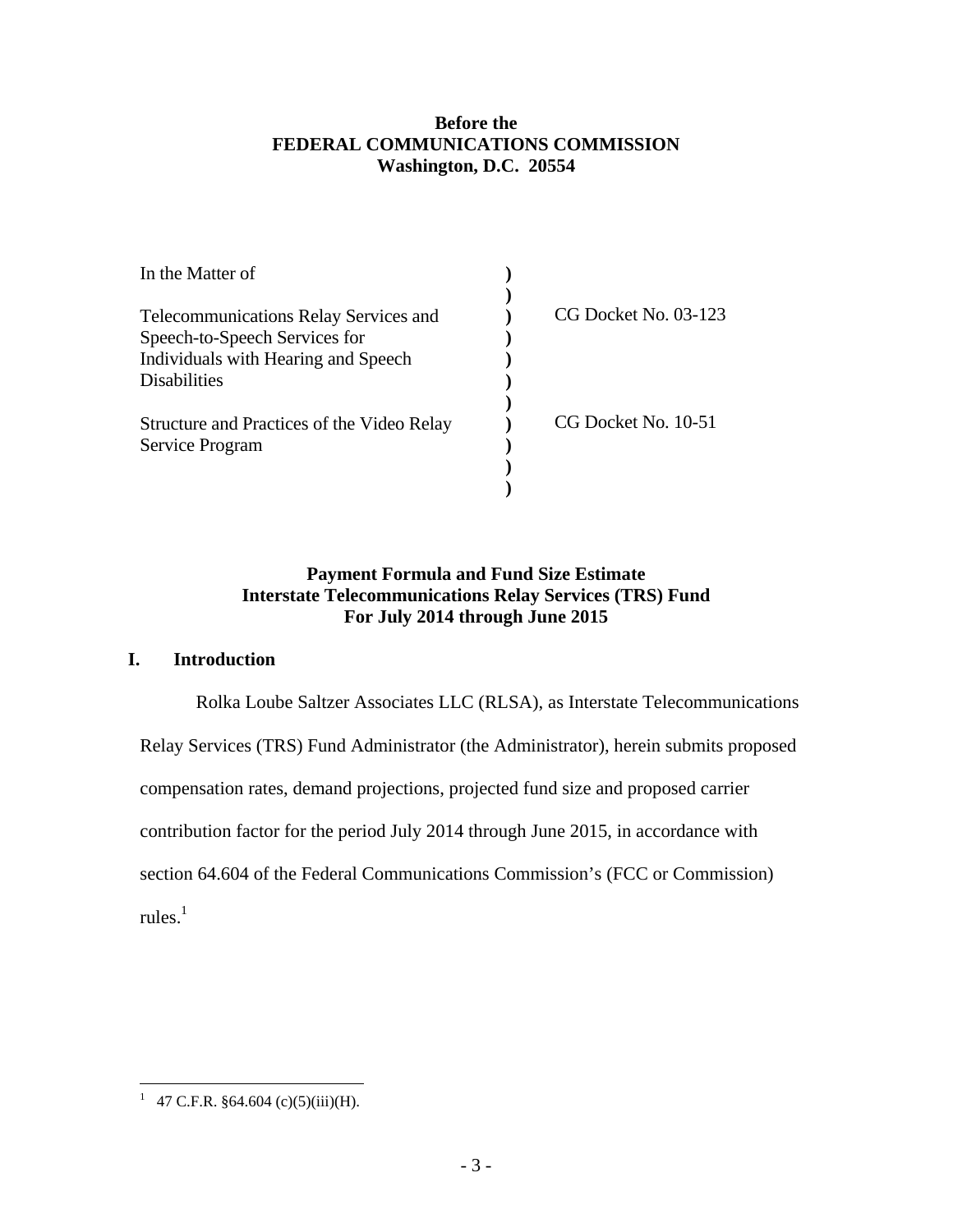In accordance with the Commission 2007 *Cost Recovery Order*,<sup>2</sup> the

Administrator has used the Multi-state Average Rate Structure (MARS) methodology, based on the weighted average of competitively bid state rates, to propose compensation rates for interstate traditional TRS, interstate Speech-to-Speech (STS), interstate Captioned Telephone Service (CTS), and inter- and intrastate Internet Protocol (IP) Captioned Telephone Service (CTS).

For IP Relay Service the Administrator has provided updated rates based on the price cap structure adopted by the Commission in the *Cost Recovery Order*. 3 The updated rate is based on the providers' projected demand and the price cap structure and productivity factor for the 2014-2015 Fund year. The Administrator is also offering additional information for the consideration of the Commission in view of the reduced number of IP Relay service providers and declining demand.

Per the "VRS Reform Order<sup>4</sup>" the Commission restructured the VRS Tiers and established rates<sup>5</sup> applicable to those new Tiers in six month incremental periods through June 2017. The Administrator's contribution factor recommendation has been developed to reflect the Tiers and rates of the *VRS Reform Order.*

 $2$  Telecommunications Relay Services and Speech-to-Speech Services for Individuals with Hearing and Speech Disabilities, CG Docket No. 03-123, Report and Order and Declaratory Ruling, 22 FCC Rcd 20140 (2007) (Cost Recovery Order)

<sup>&</sup>lt;sup>3</sup> Telecommunications Relay Services and Speech-to-Speech for Individuals with Hearing and Speech Disabilities, CG Docket No. 03-123, Order, 25 FCC Rcd 8689 (2010) (2010 Rate Order)

<sup>4</sup> *Telecommunications Relay Services and Speech-to-Speech Services for Individuals with Hearing and Speech Disabilities* at CG Docket No. 03-123 and *Structure and Practices of the Video Relay Service Program* CG Docket No. 10-51, Rel. June 10, 2013, Para 208, (VRS Reform Order),

<sup>5</sup> *Telecommunications Relay Services and Speech-to-Speech Services for Individuals with Hearing and Speech Disabilities* at CG Docket No. 03-123 and *Structure and Practices of the Video Relay Service Program* CG Docket No. 10-51, Para 215, (VRS Reform Order),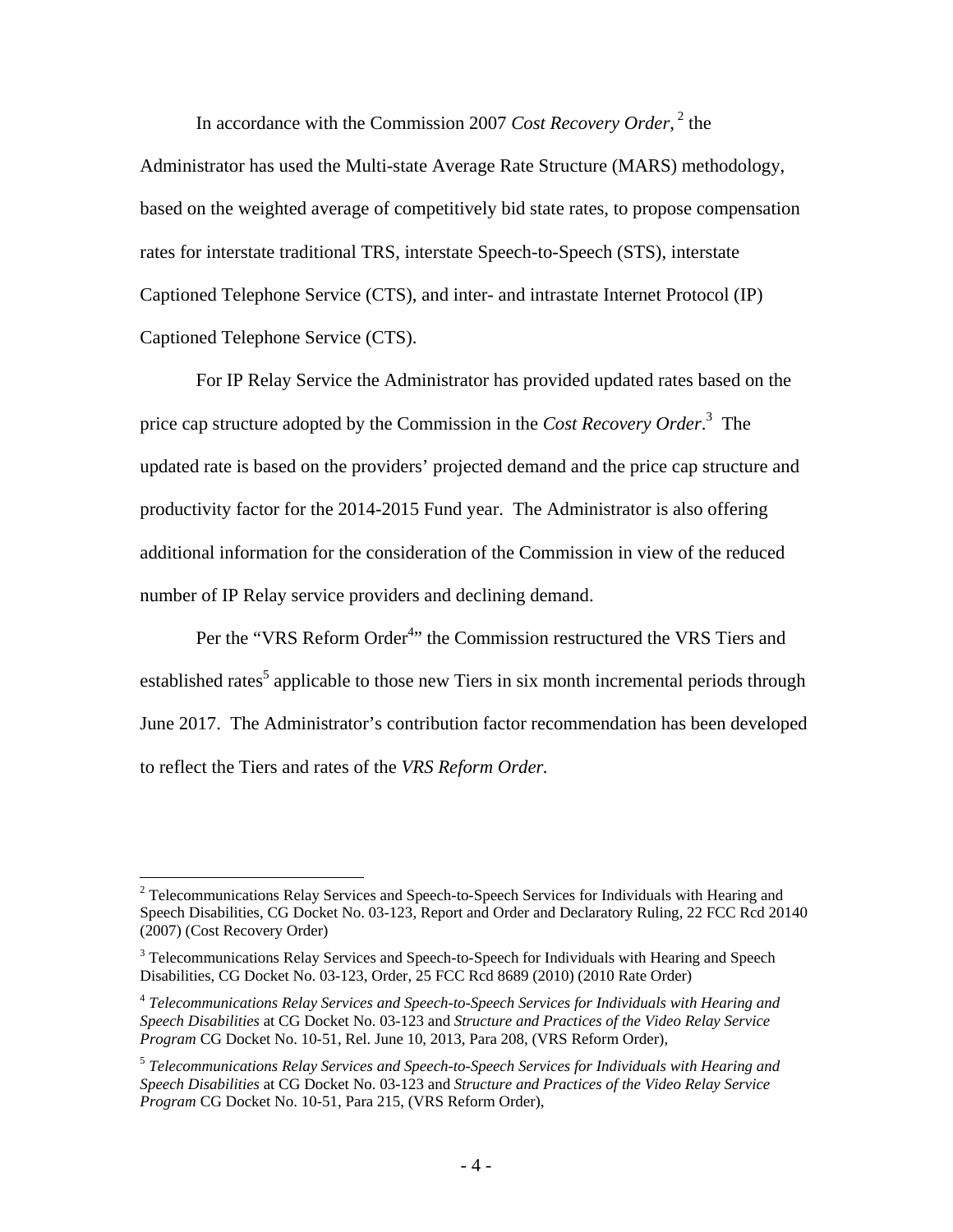The Administrator projects a total fund cash requirement for Fiscal Year 2014- 2015 of \$789.85 million. $6$  Calendar year 2013 interstate and international end user revenues estimated by the Data Collection Agent ("DCA") total \$67.278 billion. The contribution factor for the 2014-2015 fund year, derived from the ratio of estimated fund size to prior calendar year revenues, is proposed to be 0.01174. Upon approval by the Commission, the fund Administrator will begin billing carriers for the 2014 – 2015 funding period in July 2014.

#### **II. Interstate TRS Fund Overview**

1

The Interstate TRS Fund (TRS Fund) is designed to compensate eligible relay service providers<sup>7</sup> for the reasonable costs of furnishing "[t]elephone transmission services that provide the ability for an individual who has a hearing or speech disability to engage in communications by wire or radio with a hearing individual in a manner that is functionally equivalent to the ability of an individual who does not have a hearing or speech disability to communicate using voice communications services by wire or radio."8

Services that are currently compensated from the TRS Fund include interstate traditional TRS, interstate captioned telephone service (CTS), interstate speech-to-speech (STS), and both intrastate and interstate video relay service (VRS), Internet Protocol (IP) Relay service, and Internet Protocol Captioned Telephone Service (IP CTS). The

<sup>&</sup>lt;sup>6</sup> To calculate the VRS portion of the proposed 2014-2015 total fund size, the Administrator used 2013-2014 VRS rates for May and June 2014 and the Commission prescribed rates for the periods July – December 2014 and January – April 2015 in conjunction with demand projections.

<sup>&</sup>lt;sup>7</sup> Eligible providers are defined as (1) TRS facilities operated under contract with and/or by certified state TRS programs pursuant to section 64.605; or (2) TRS facilities owned by or operated under contract with a common carrier providing interstate services pursuant to section 64.604; or (3) interstate common carriers offering TRS pursuant to section 64.604; or (4) Video Relay Service (VRS) and Internet Protocol (IP) Relay providers certified by the Commission pursuant to § 64.606.

<sup>&</sup>lt;sup>8</sup> 47 C.F.R. 64.601(21) Definition of Telecommunications Relay Services.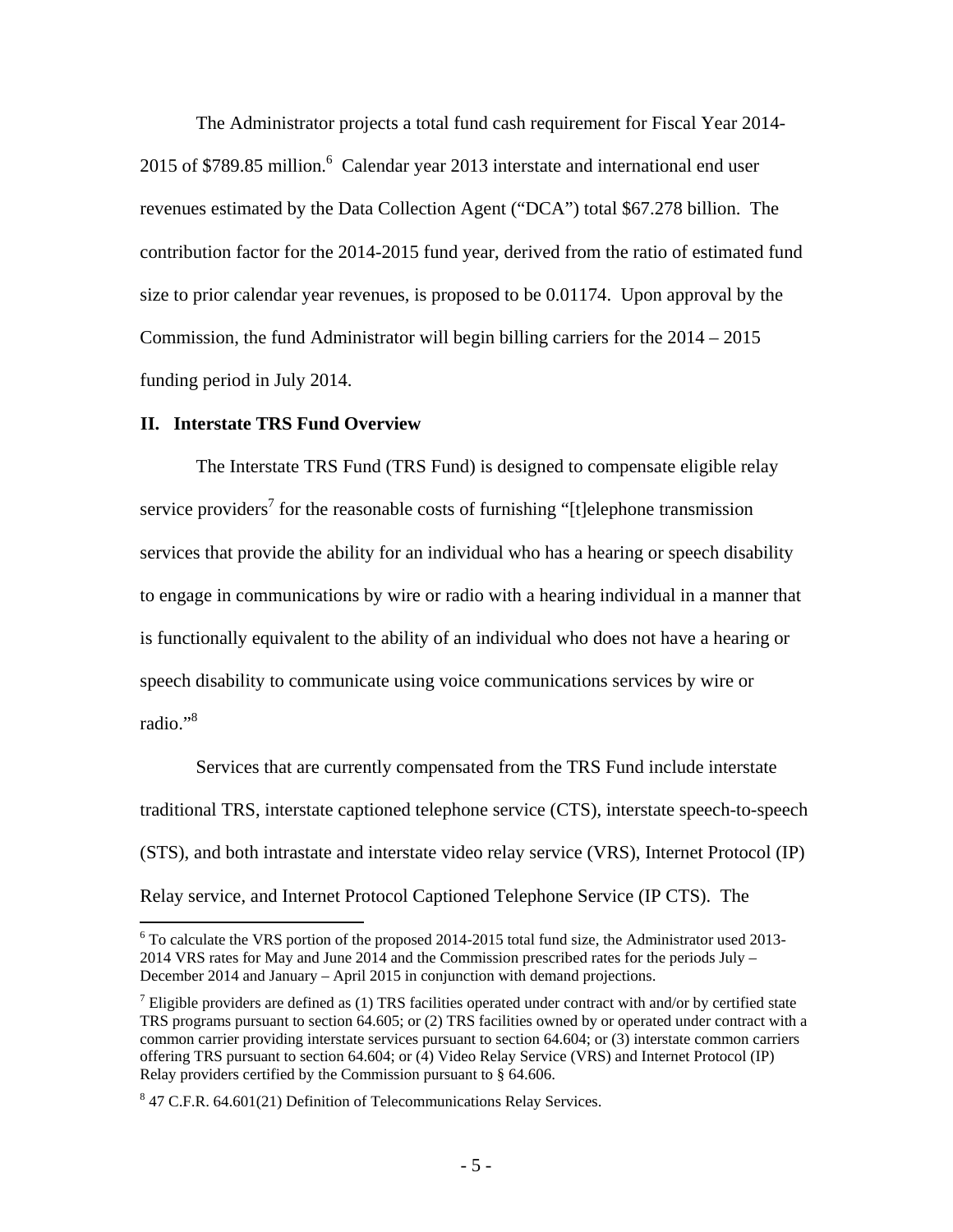Administrator reimburses providers at compensation rates computed by the Administrator in accordance with Commission rules, and approved or modified by the Commission. In 2007 the Commission's *Cost Recovery Order* adopted methodologies for establishing the reimbursement rates for the various relay services.<sup>9</sup> In June 2008 the Commission also authorized providers' reimbursement for costs associated with implementation of 10-digit numbering and E-911 for relay services.<sup>10</sup> In the 2010 Rate Order the Commission approved the Administrator's proposal to include the costs associated with ongoing maintenance of 10-digit numbering and E-911 for relay services as a per-minute additive to the relay service reimbursement rate base year calculation. The Bureau's Order of June 28, 2010 adopted this methodology for the current and future fund years.<sup>11</sup>

The Commission's shared funding mechanism for the TRS Fund ensures that the costs of meeting relay service obligations are borne equitably. Interstate telecommunications common carriers contribute to the TRS Fund on the basis of their relative share of interstate and international end user revenues.<sup>12</sup> The TRS funding period

 $9$  The methodologies included price caps for IP Relay and a tiered rate structure for VRS. The Commission set IP Relay and VRS rates for a period of 3 years and confirmed that the initial year for the applicability of the rates was the 2007-2008 fund year. The initial three year period for the IP and VRS methodologies sunset as of June 30, 2010. *See Cost Recovery Order* ¶¶ 97, 107-108. In the *2010 Rate Order* the Commission initiated a new 3-year cycle for IP Relay rates and adopted interim, one-year rates for VRS, for effect while the Commission considered broad reform. In the *2013 Rate Order* the Commission initiated another 3-year cycle for IP Relay rates. In the 2013 VRS Reform Order the Commission established new VRS tiers and set rates in six month increments through June 2017.

<sup>&</sup>lt;sup>10</sup> Telecommunications Relay Services and Speech-to-Speech Services for Individuals with Hearing and Speech Disabilities, CG Docket No. 03-123; E911 Requirements for IP-Enabled Service Providers, WC Docket No. 05-196, Report and Order and Further Notice of Proposed Rulemaking, 23 FCC Rcd 11591 (2008) (TRS Numbering Order) at ¶¶ 96-101

 $11$  2010 Rate Order at  $\P$  25

<sup>&</sup>lt;sup>12</sup> *See* 47 C.F.R. §64.604(c)(5)(iii)(A)-(C). Every carrier providing interstate telecommunications services (including interconnected VoIP service providers pursuant to §64.601(b)) and every provider of noninterconnected VoIP service shall contribute to the TRS Fund on the basis of interstate end-user revenues as described herein. Contributions shall be made by all carriers who provide interstate services, including, but not limited to, cellular telephone and paging, mobile radio, operator services, personal communications service (PCS), access (including subscriber line charges), alternative access and special access, packet-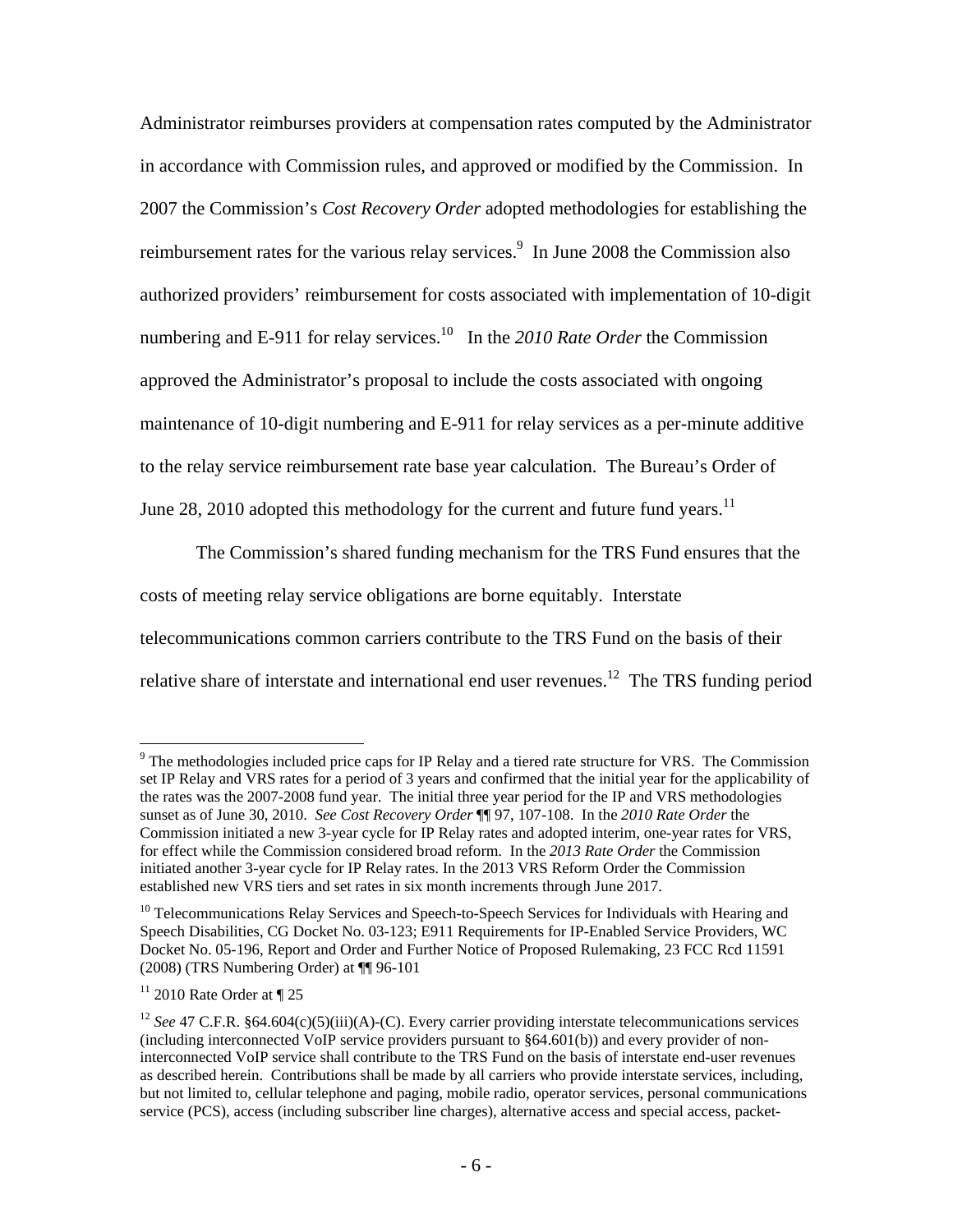commences on July 1 and ends June 30 of the following calendar year. For the July 2014 to June 2015 fund year, the Administrator will use the carriers' 2013 interstate and international end user revenues<sup>13</sup> as the basis for calculating carriers' contributions. The preliminary report of the Data Collection Agent ("DCA") of Carriers' reported 2013 revenues were \$67.278 billion; approximately \$0.122 billion (0.18%) higher than the amount used to calculate contributions for 2013 – 2014 Fund year.



When the TRS Fund was originally created, carriers were required to submit an FCC Form 431 TRS Worksheet and their annual contribution to the Fund Administrator by April 26th annually. In July 1999, the FCC streamlined carrier-reporting requirements for the Universal Service, TRS, North American Numbering Plan Administration and Local Number Portability Funds by combining reporting requirements for the four funds into one form. In August 2000, USAC was designated the responsible data collection

switched, WATS, 800, 900, message telephone service (MTS), private line, telex, telegraph, video, satellite, intraLATA, international and resale services.

<sup>&</sup>lt;sup>13</sup> Revenues are reported on the Telecommunications Reporting Worksheet, FCC Form 499-A, on April 1, 2014, and provided to the Administrator by the Universal Service Administrative Company (USAC), the Revenue Data Collection Agent (DCA). At the time of preparation of this filing the information from the DCA is considered preliminary and updated data will be used for the calculation of carrier contributions.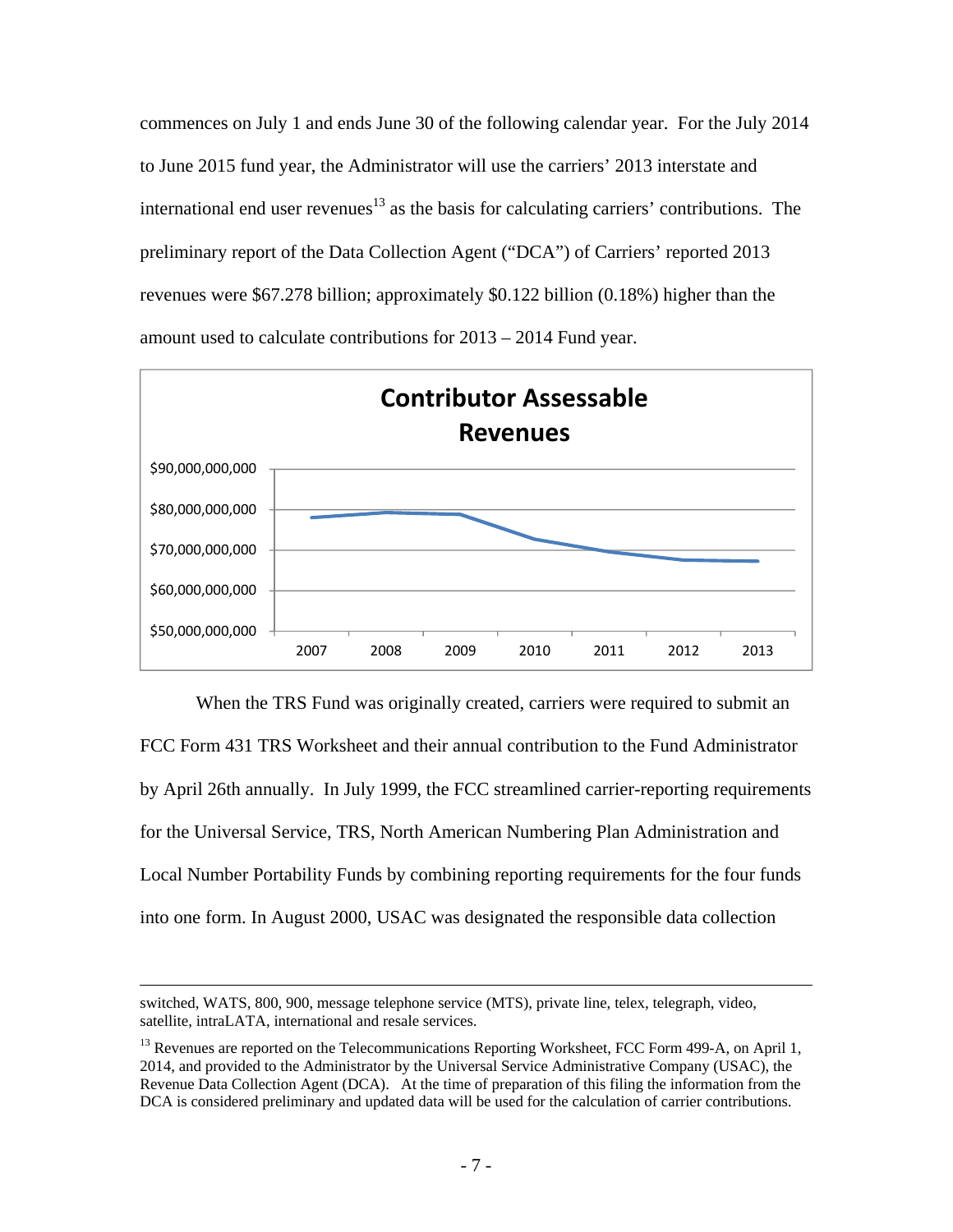agency<sup>14</sup>. Carriers now report their prior calendar year revenues annually on the FCC Form 499-A, Telecommunications Reporting Worksheet, due on April 1, to the D C. The DCA provides the Interstate TRS Fund administrator with the carrier revenue information used to calculate the contribution factor and maintains the carrier database for all funds. Revisions to FCC Form 499-A revenue data are provided by the DCA to the TRS Fund and other program managers so that corrections may be made to carrier billing. Revisions may be telecommunications service provider initiated or may be the result of an audit.

All Form 499-A filers providing interstate and/or international telecommunications services, with the exception<sup>15</sup> of shared tenant service providers, are required to contribute to the interstate TRS fund. The contribution base is formulated using the sum of 12 months interstate and international end user revenues less interstate and international revenues from resellers who do not contribute to Universal Service (line  $420D + Line 420E + Line 412E - Line 511B$ , as submitted with the FCC Form 499A, Telecommunications Reporting Worksheet.

Upon approval of the contribution factor by the Commission, the Administrator will promptly bill carriers for the  $2014 - 2015$  funding period which begins July 2014. Annual contributions will be due within 28 days after their July invoice date. Carriers, whose contributions are \$1,200 or more, will have the option to be invoiced in twelve equal monthly installments. Invoices will be due four weeks after the issue date of the monthly invoice. RLSA has assigned each monthly contributor to one of four monthly

<sup>14</sup> *See* DA 00-1736, released August 1, 2000.

 $15$  RLSA is attempting to identify the authority for this exemption which is identified in the previous Administration's procedures without a citation.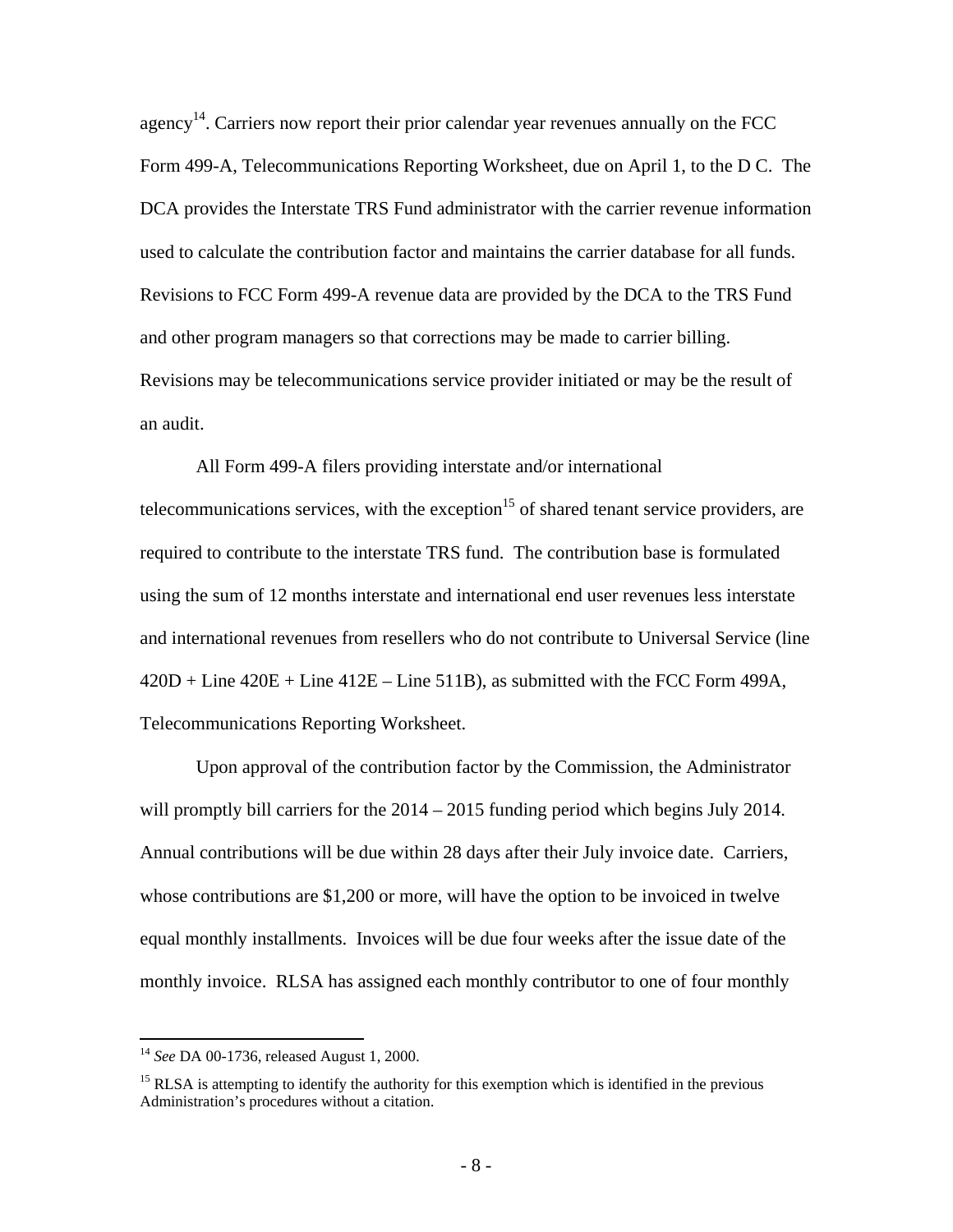invoice cycles and issues approximately one quarter of the monthly invoices on the first four Fridays of each month.

Per minute compensation rates will also be effective for minutes of service beginning July  $1<sup>st</sup>$ , assuming approval of the proposed rates by the Commission. Timely submitted provider requests for reimbursement must be processed within two months<sup>16</sup> following the submission of the request for reimbursement, although the Administrator has recently been able to reduce the processing time required for those submissions as new systems were developed to perform validation testing prior to the release of payments to less than 30 days. For example, minutes handled by providers in July 2014 are expected to be reported in mid-August 2014, and providers will then receive compensation for those minutes at the new rates, in early September 2014.<sup>17</sup>

### **III. TRS Formula Development**

#### **A. MARS**

The *Cost Recovery Order* adopted the Multi-state Average Rate Structure (MARS) plan as the basis for calculating the compensation rate for interstate traditional TRS, interstate Speech-to-Speech (STS), interstate Captioned Telephone Service (CTS) and interstate and intrastate Internet Protocol Captioned Telephone Service (IP CTS).<sup>18</sup> The Administrator will calculate annually one MARS rate for interstate TRS and STS based on the weighted average of state rates for TRS and STS and a separate MARS rate for interstate CTS and intrastate and interstate IP CTS based on the weighted average of

<sup>16</sup> *See* 47 C.F.R. 64.604(C)(5)(iii)(L)

<sup>&</sup>lt;sup>17</sup> *See* Exhibit 3 Anticipated Reporting and Disbursement Schedule. The reporting and disbursement schedule is subject to modification based on exogenous circumstances.

 $18$  Cost Recovery Order at ¶ 16.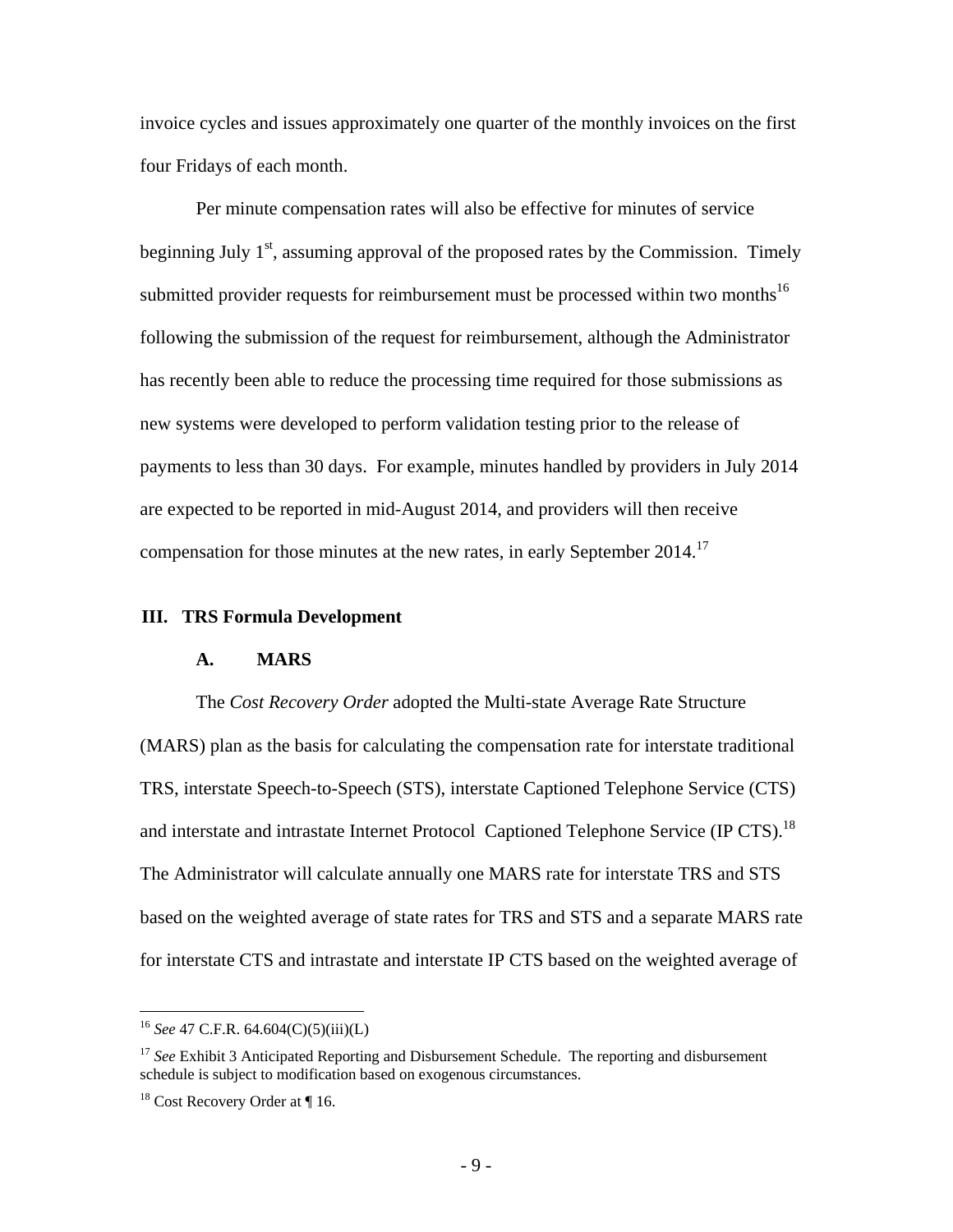state rates for CTS.<sup>19</sup>. The Commission determined that because there was a lack of data for IP CTS, it would be reimbursed at the same rate as CTS.

The Commission identified the steps for the Administrator to use to determine MARS-based compensation rates.<sup>20</sup> The Administrator must first collect intrastate traditional TRS, STS, and CTS compensation rate data for the prior calendar year. Accordingly, the Administrator requested the following information from each state TRS administrator and each provider of interstate traditional TRS, STS and CTS for calendar vear  $2013$ <sup>21</sup>

- a. the per-minute compensation rate for intrastate TRS and STS
- b. the per-minute compensation rate for intrastate CTS
- c. whether the rate applies to session or conversation minutes
- d. the number of intrastate session minutes for TRS and STS
- e. the number of intrastate session minutes for CTS
- f. the number of intrastate conversation minutes for TRS and STS
- g. the number of intrastate conversation minutes for CTS
- h. any amounts paid by the state to the provider for relay service during the previous calendar year that are not included in the contractual per-minute compensation rate

The Administrator must then determine whether there are anomalies in any state's

data that will necessitate it being excluded from the MARS calculation, $^{22}$  calculate each state's total dollars paid for the year for intrastate traditional TRS, STS, and CTS services, and calculate the final rate by dividing the total dollars paid by all states by the total conversation minutes of all states for TRS and STS and separately for CTS.

<sup>19</sup> *Id*.

 $20$  Telecommunications Relay Services and Speech-to-Speech Services for Individuals with Hearing and Speech Disabilities, CG Docket No. 03-123; Structure and Practices of the Video Relay Service Program, CG Docket No. 10-51, FCC 11-104, Rel. June 30, 2011 at ¶¶ 9-18.

<sup>&</sup>lt;sup>21</sup> The Annual Data Collection Form is included at Appendix A.

 $22$  For example, if there were no state TRS Fund and the cost of providing Relay services were recovered by the service provider based on each LEC's proportionate share of subscriber lines in the state, MARS like data would not be available and thus, would be excluded from the MARS computation.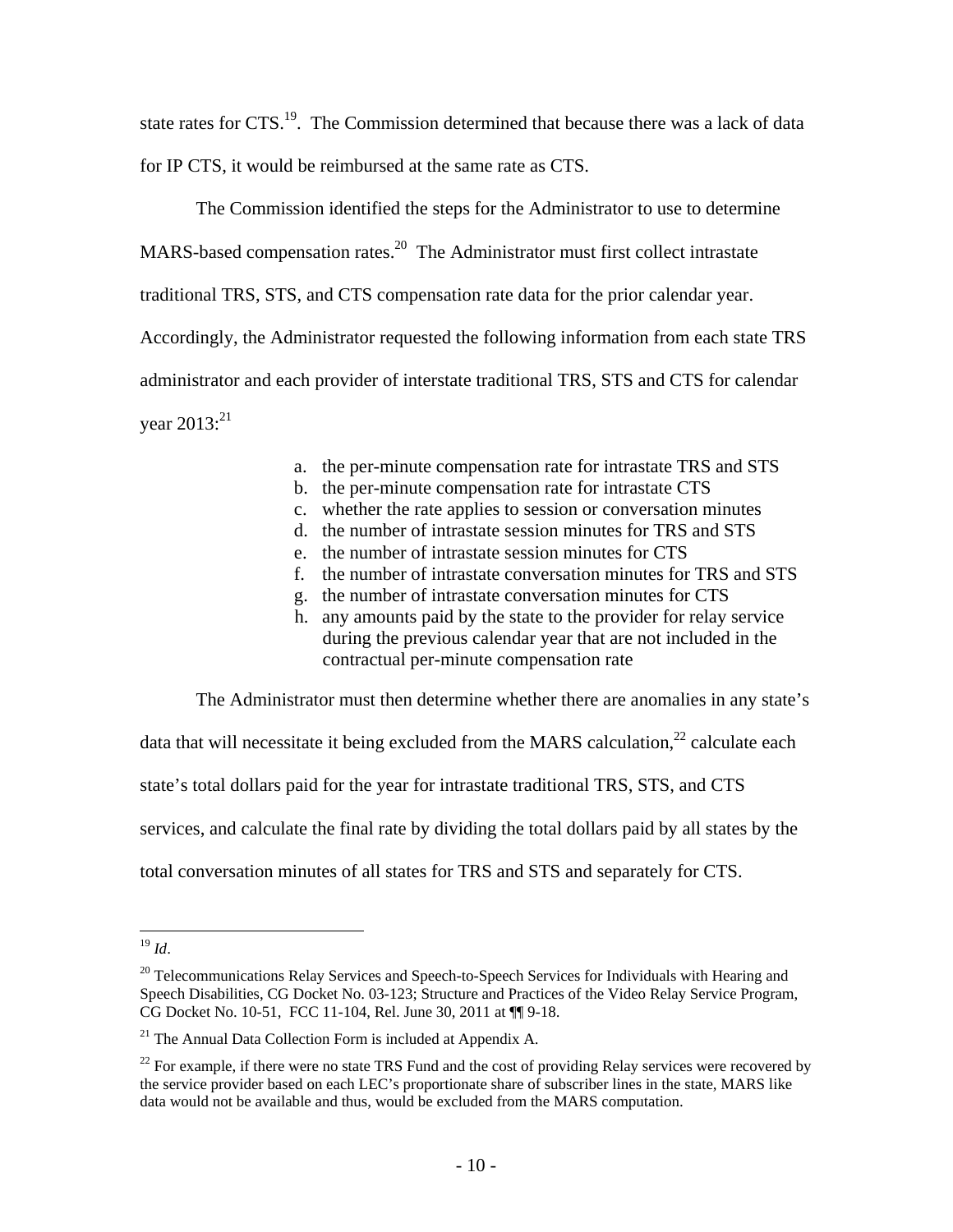#### A. Traditional TRS and STS Formula Development

From the data collected and follow up discussions with the state contacts, the Administrator found, as the Commission indicated in the *Cost Recovery Order*, 23 that Michigan continues to recover their relay service providers costs on a flat rate per subscriber basis instead of per minute basis and thus does not have data that can be used for MARS calculation purposes. Similarly, both Maine and Virginia provide service under a flat rate monthly contract, and do not have data that can be used for MARS calculation purposes. For the remaining 47 states, District of Columbia, and Puerto Rico, the Administrator multiplied each jurisdiction's TRS and STS rate by the corresponding number of intrastate session minutes or intrastate conversation minutes, whichever the jurisdiction's rate was based upon.<sup>24</sup> For those states experiencing a mid-year rate change, the calculation was performed for each rate and service period. The calculation was made for each jurisdiction and the resulting weighted dollar amounts summed to produce a total dollar amount for each service. The Administrator added to the weighted dollar total any additional amounts paid by the states to the relay service provider(s) during the applicable period that were not included in the contractual per-minute compensation rate, but were applicable to the provision of relay service.<sup>25</sup> As a final step, the Administrator divided the resulting total weighted dollar and supplemental payment amount by the total number of intrastate TRS and STS conversation minutes.<sup>26</sup> The

- $^{25}$  *Id.* at ¶ 31
- <sup>26</sup> *Id.*

<sup>&</sup>lt;sup>23</sup> Cost Recovery Order at  $\P$  58.

 $^{24}$  *Id.* at ¶ 30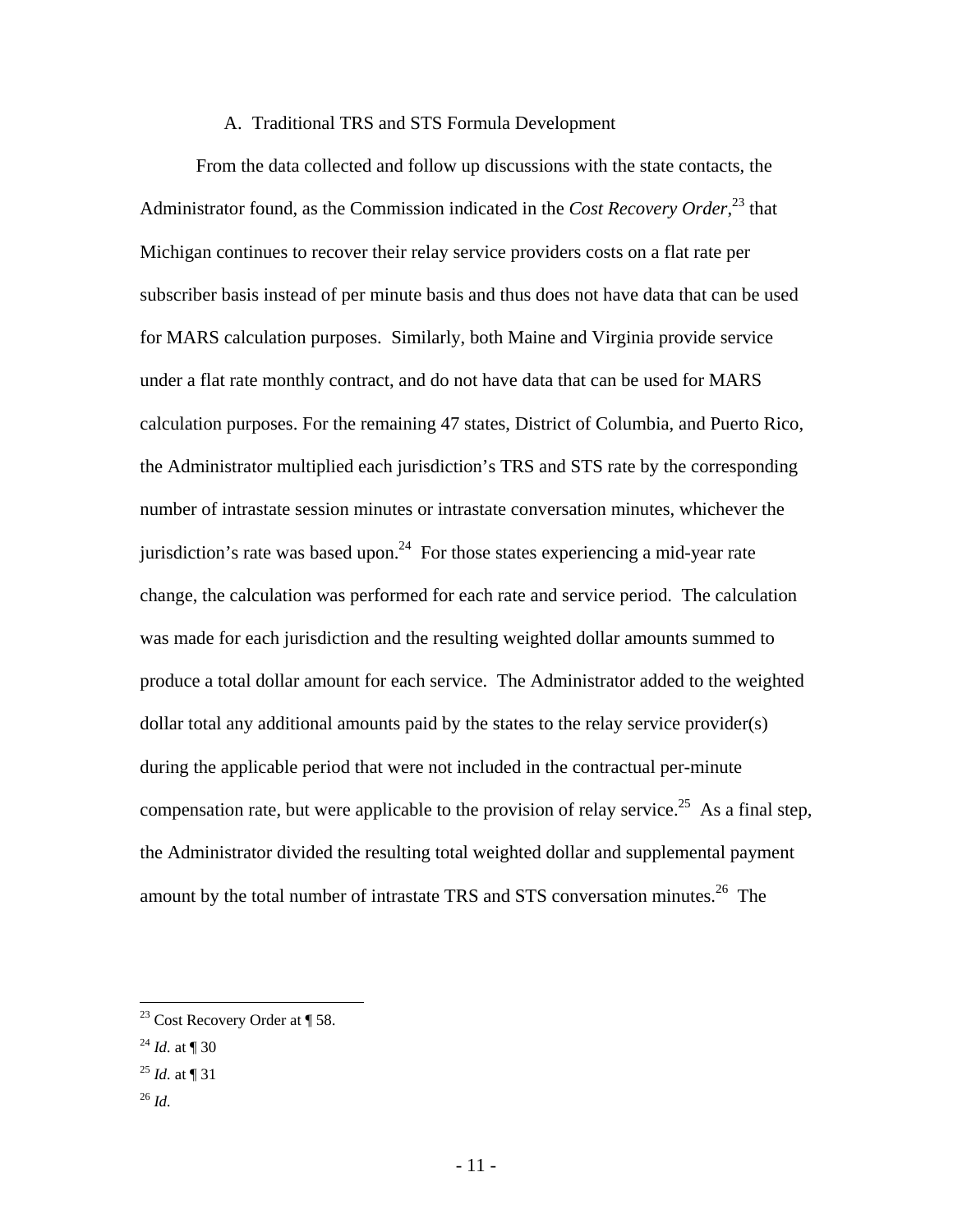results of this calculation can be found in Exhibit 1-1. Appendix C displays the range of rates reported by the individual state jurisdictions.

The total dollar amount paid out for intrastate TRS and STS during calendar year 2013, including the amounts paid to relay providers, which was not included in the perminute compensation rate, amounted to \$27,591,570.51. The total conversation minutes for intrastate TRS and STS for calendar year 2012 were 13,033,423.70. The proposed compensation rate is developed by dividing the total 2013 intrastate dollar amount by the total 2013 intrastate conversation minutes, resulting in a proposed MARS rate of \$2.1170 per conversation minute for interstate traditional TRS and interstate STS for the 2014 – 2015 funding period. The proposed rate is approximately 2.2% below the 2013 – 2014 MARS calculation of \$2.1647 per conversation minute.

In the *Cost Recovery Order*, the Commission provided an additional amount of \$1.131 to the 2007-2008 interstate STS compensation rate to be used by the providers for outreach efforts. $27$  In the ensuing Fund years, the Commission has found it appropriate to continue the outreach additive at the same level.

The Administrator recommends adding the \$1.131 to the MARS-based STS rate resulting in a total proposed STS rate of \$3.2480 per minute; a decrease of \$0.0477 from the \$3.2957 per minute rate for the 2013-2014 Fund year. However, the Administrator notes that the demand for STS continues to be small compared to the other services. It is not clear that the outreach additive applied to the per-minute rate is having the desired result. The Commission may wish to revisit this issue to determine whether there is a

<sup>27</sup> *Id.* at ¶¶ 57, 61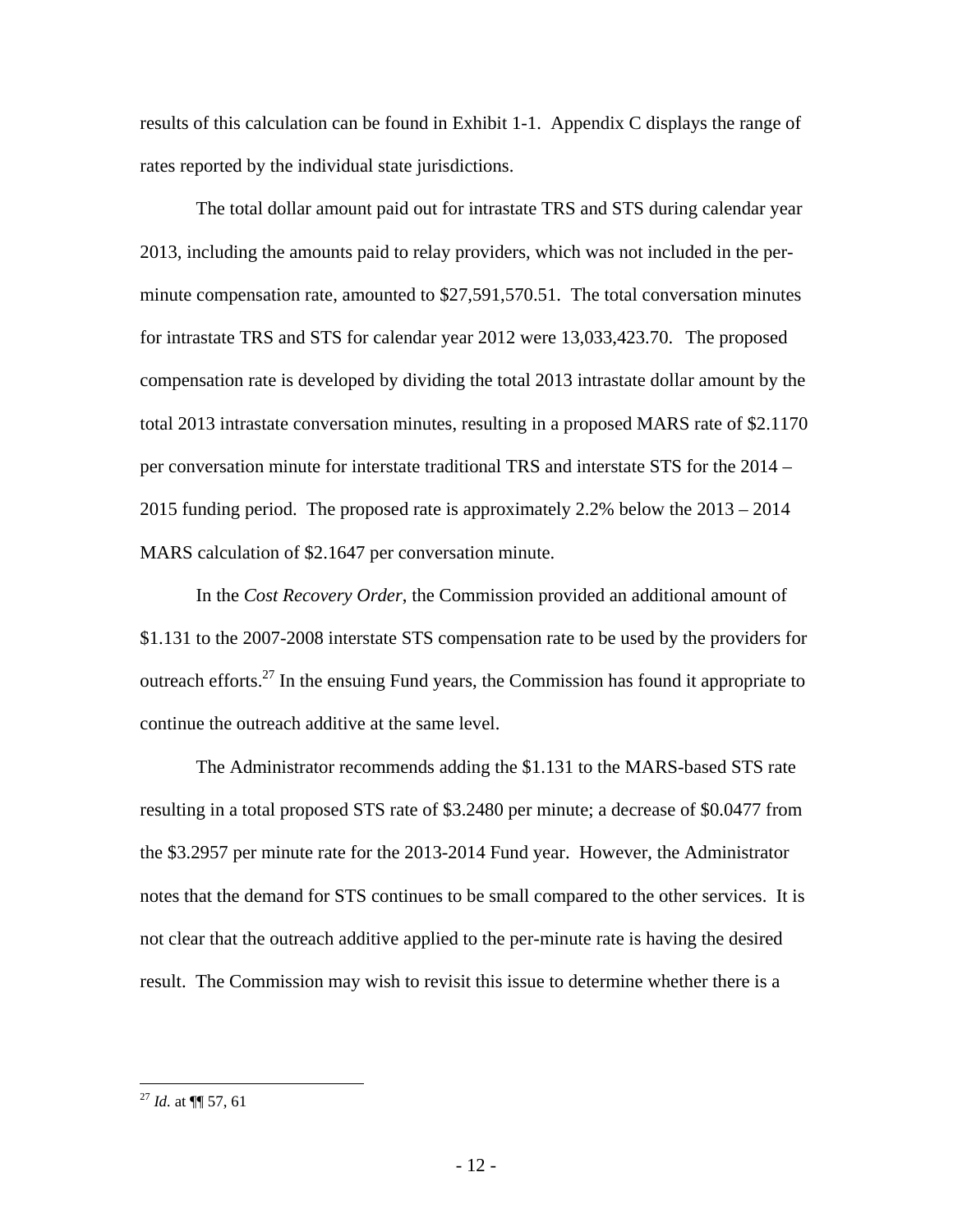more effective way to inform speech impaired users about the availability of this service.<sup>28</sup>

#### B. CTS Formula Development

The proposed MARS CTS rate was calculated by following the same steps described above but substituting CTS related data for the TRS and STS data. Data for Maine, Michigan, and Virginia was excluded, because the states compensated their relay providers with a flat rate mechanism in 2013. The results of this calculation can be found in Exhibit 1-2. Appendix D summarizes the data provided by the individual state jurisdictions. The MARS CTS rate is also used to establish the rate used to compensate providers for IP CTS.<sup>29</sup>

The total dollars for intrastate CTS, including the amounts paid to relay providers not included in the compensation rate, totaled \$53,620,344.99 for calendar year 2013. The total conversation minutes for intrastate CTS totaled 29,453,622.02 for calendar year 2013. The total 2013 intrastate dollars divided by 2013 intrastate CTS minutes equals a proposed compensation rate of \$1.8205 per conversation minute for interstate CTS and interstate and intrastate IP CTS for the 2014 – 2015 funding period.

The proposed MARS CTS rate of \$1.8205 represents a modest \$0.0328 increase from the  $2014 - 2013$  rate of 1.7877 or approximately 1.835%.

The RLSA Annual Data Collection form also requested historic cost data regarding the provision of IP CTS in calendar years 2012 and 2013 as well as projected costs for 2014 and 2015 based on the cost categories reported by service providers for IP

<u>.</u>

 $^{28}$  At its April 2014 meeting, the Interstate TRS Advisory Council was informed of the Administrator's intent to recommend that \$1.131 per minute of extra funding for speech to speech outreach purposes be maintained.

<sup>&</sup>lt;sup>29</sup> Cost Recovery Order at  $\P$  38.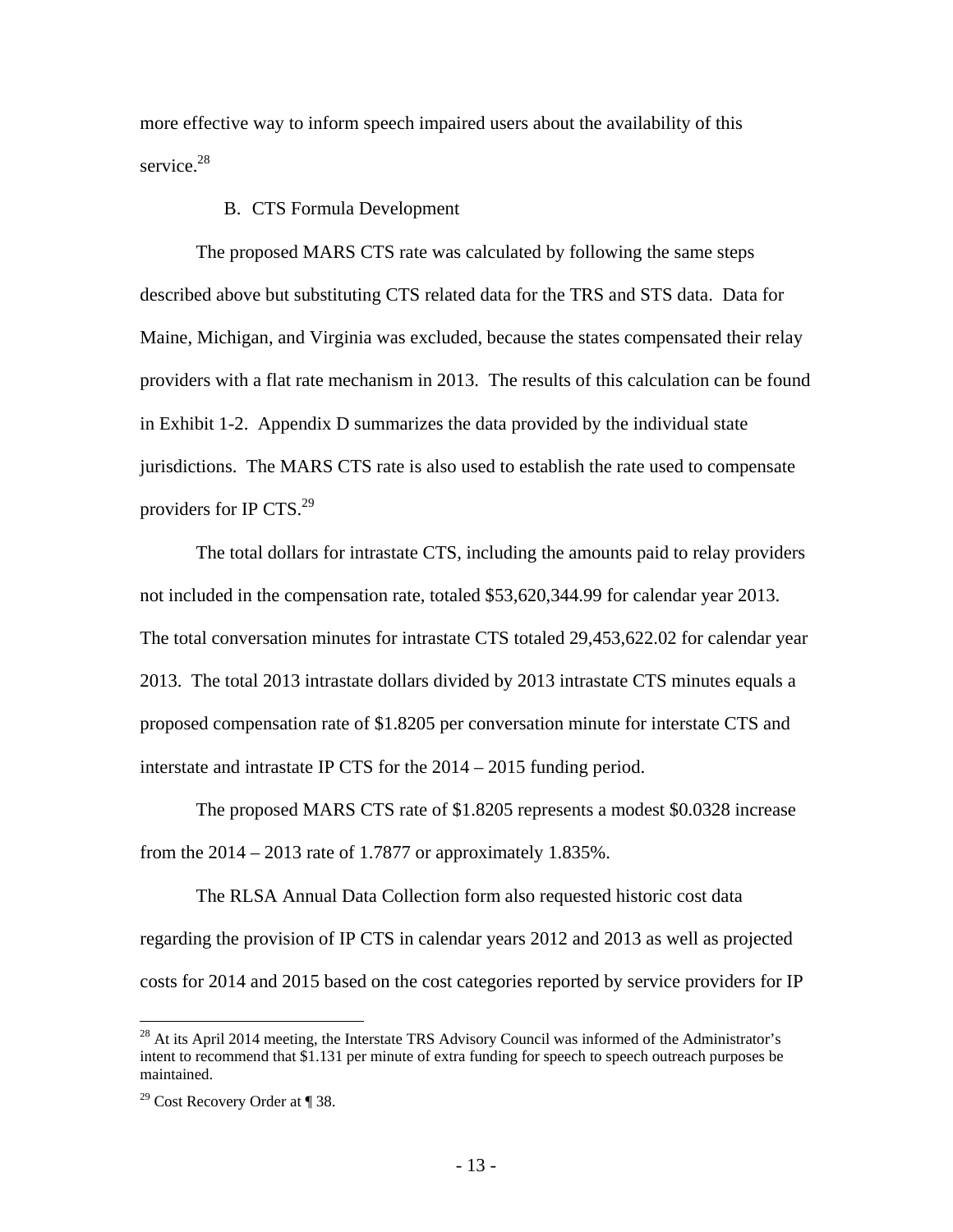Relay services. The results of analysis of that IP CTS data are found in Exhibit 1-4 and are the basis for an alternative reimbursement calculation based on the average of the projected costs for the annual 2014 and 2015 projected costs in the amount of \$1.7180 which is \$0.0697 below the MARS CTS rate for the 2013-2014 funding year or approximately 5.6% less than the MARS rate level of \$1.8205.

# B. **Internet Protocol Relay [***due to the small number of providers some cost information has been identified herein as confidential and Redacted from the public version of this recommendation*.]

In the *Cost Recovery Order*, the Commission concluded that the MARS methodology is not appropriate for IP Relay, because there are no state rates for this service. Although it was believed that the costs of providing traditional TRS and IP Relay are generally similar – in many instances, for example, the same CAs, sitting at the same offices, handle both traditional and IP Relay calls – there was concern that the use of a MARS rate for IP Relay may result in the overcompensation of IP Relay providers.

The Commission adopted a new cost recovery methodology for IP Relay based on price caps for a three year period beginning with the effective date of that Order.<sup>30</sup> The initial three year period ended on June 30, 2010 coincident with the end of the 2009-2010 Fund year. The second three year period ended on June 30, 2013, coincident with the end of the 2012-2013 Fund year.

The *Cost Recovery Order* price cap plan for IP Relay applies three factors to a base rate – an Inflation Factor, an Efficiency (or "X") Factor, and Exogenous Costs. The basic formula takes a base rate and multiplies it by a factor that reflects an increase due to

<sup>30</sup> *Id.* at ¶ 109.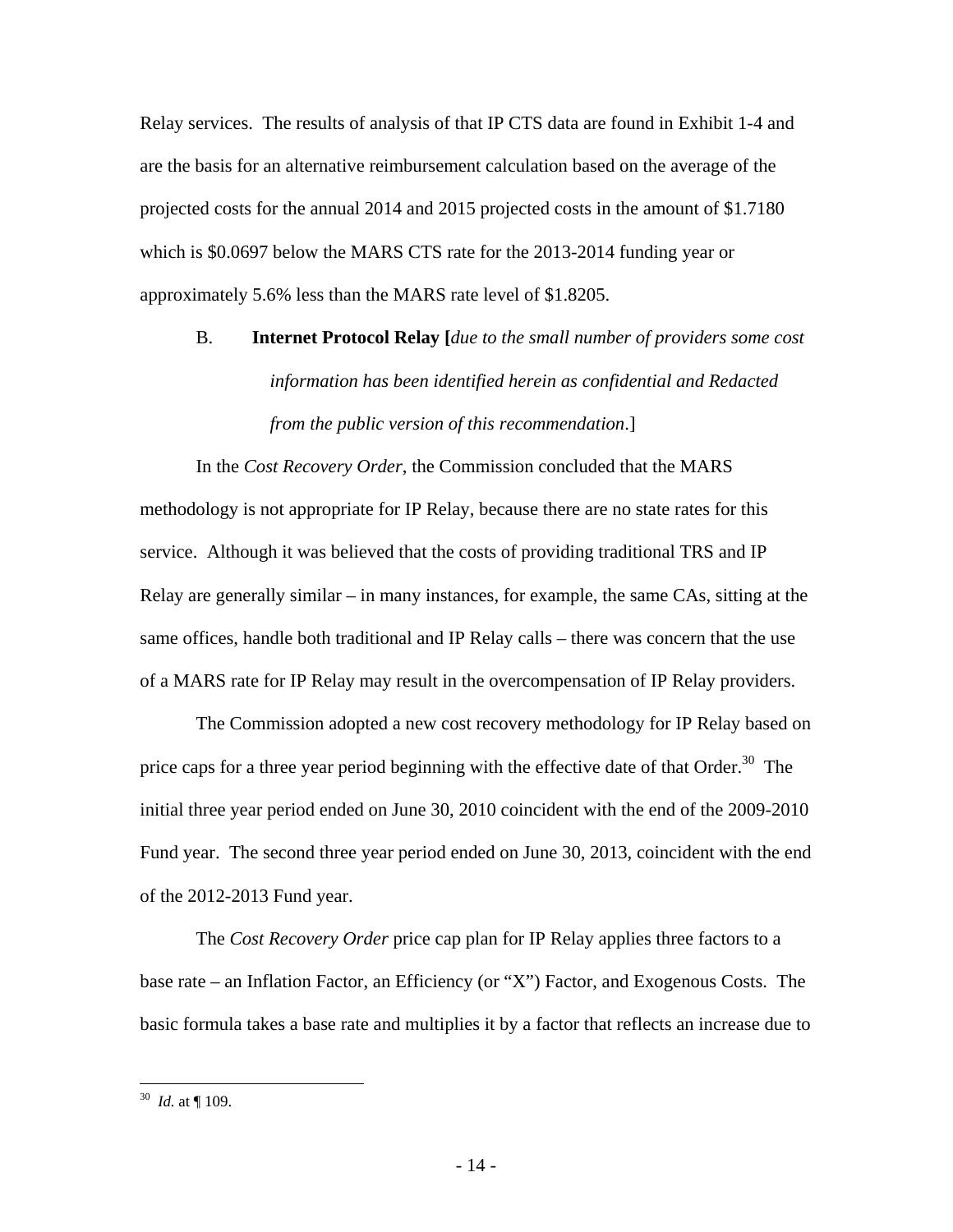inflation, offset by a decrease due to efficiencies. The Inflation Factor is Gross Domestic Product – Price Index (GDP-PI)).<sup>31</sup> The Efficiency Factor has been set as a figure equal to the Inflation Factor, less 6 percent (or 0.06) to account for productivity gains. As a result the rate for a particular year would be equal to the rate for the previous year, reduced by 6 percent (*i.e.*, Rate<sub>Year Y</sub> = Rate<sub>Year Y-1</sub>  $(1 - 0.06)$ ).<sup>32</sup> There were no claims of exogenous costs made by the IP Relay service providers. The rate adopted for the 2013- 2014 Fund year is \$1.0391. In the VRS Reform order the Commission directed the reduction of the rate by \$0.0244, the amount representing outreach activities, effective at publication in the Federal Register. The reduced rate of \$1.0147 became effective for service beginning September 2013. The MARS rate for TRS for the 2013-2014 Fund year period was set at \$2.1647 per minute, more than double the IP Relay rate.

The price cap regime is in effect through the 2015-2016 Fund year. The application of the price cap mechanism for the second year of the price cap cycle i.e. 2014-2015, produces a rate of \$0.9538 (\$1.0147 \* 0.94 = \$0.9538). The MARS rate for TRS for the 2014-2015 Fund year is calculated to be \$2.1170 per minute, which is more than double the IP Relay rate for the same period.

IP Relay service providers are still required to report historical and projected costs to the Administrator on an annual basis. Following are the results of analyzing the cost data submitted by the IP Relay service providers $^{33}$ .

<sup>&</sup>lt;sup>31</sup> Cost Recovery Order at 6-7.

 $32$  *Id.* at 10.

 $33$  Hamilton announced that it would cease providing IP Relay services as of May 15, 2013, Sorenson Ceased providing the service in July 2013 and both companies indicated that they will assist customers to transition to other providers.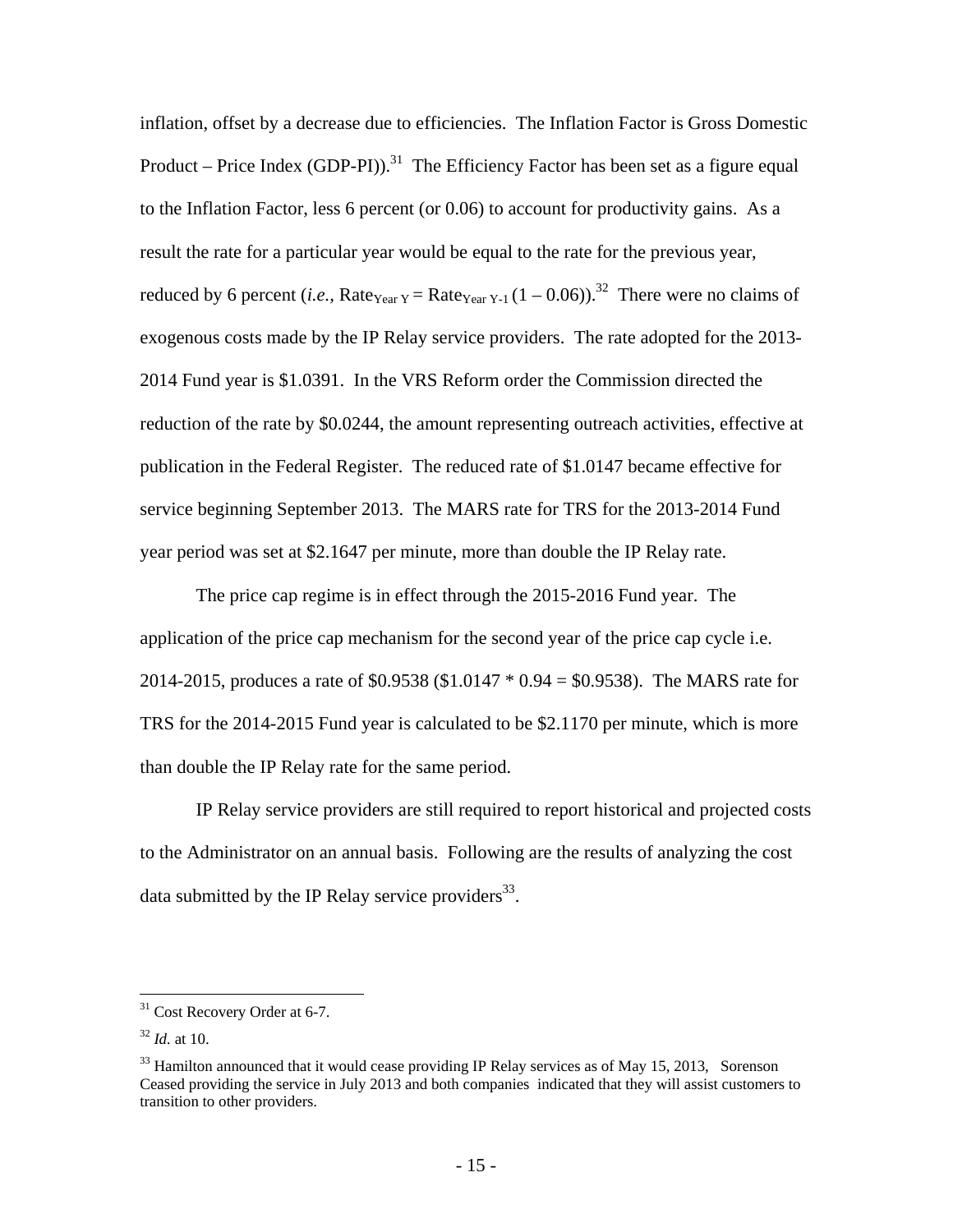For analysis purposes, the Administrator segregated the provider historical and projected costs into nine distinct categories for review:

- **Facilities**, those expenses associated with land and buildings, etc.;
- **Interpreter Expense**, the costs of the individuals performing the interpretive services;  $34$
- **Non-Interpreter Relay Center Expense**, other costs associated with the relay center including supervisory management, telecommunications expense, etc.;
- **Indirect Expense**, finance, human resources, legal expenses, executive compensation, etc.;
- **Depreciation Expense**, annual depreciation on facilities and equipment;
- **Marketing Expense,** the projected costs of advertising the provider's service;
- **Outreach Expense**, the projected costs of notifying consumers of service availability;
- **Other Expenses**, projected expenses not directly associated with one of the other expense categories; and
- **Capital Investment,** the investment in facilities, equipment, furniture, etc. associated with the relay center.

## **BEGIN REDACTED TEXT: [**

 $\overline{a}$ <sup>34</sup> Service provided under contract with another provider has been included in this category as well.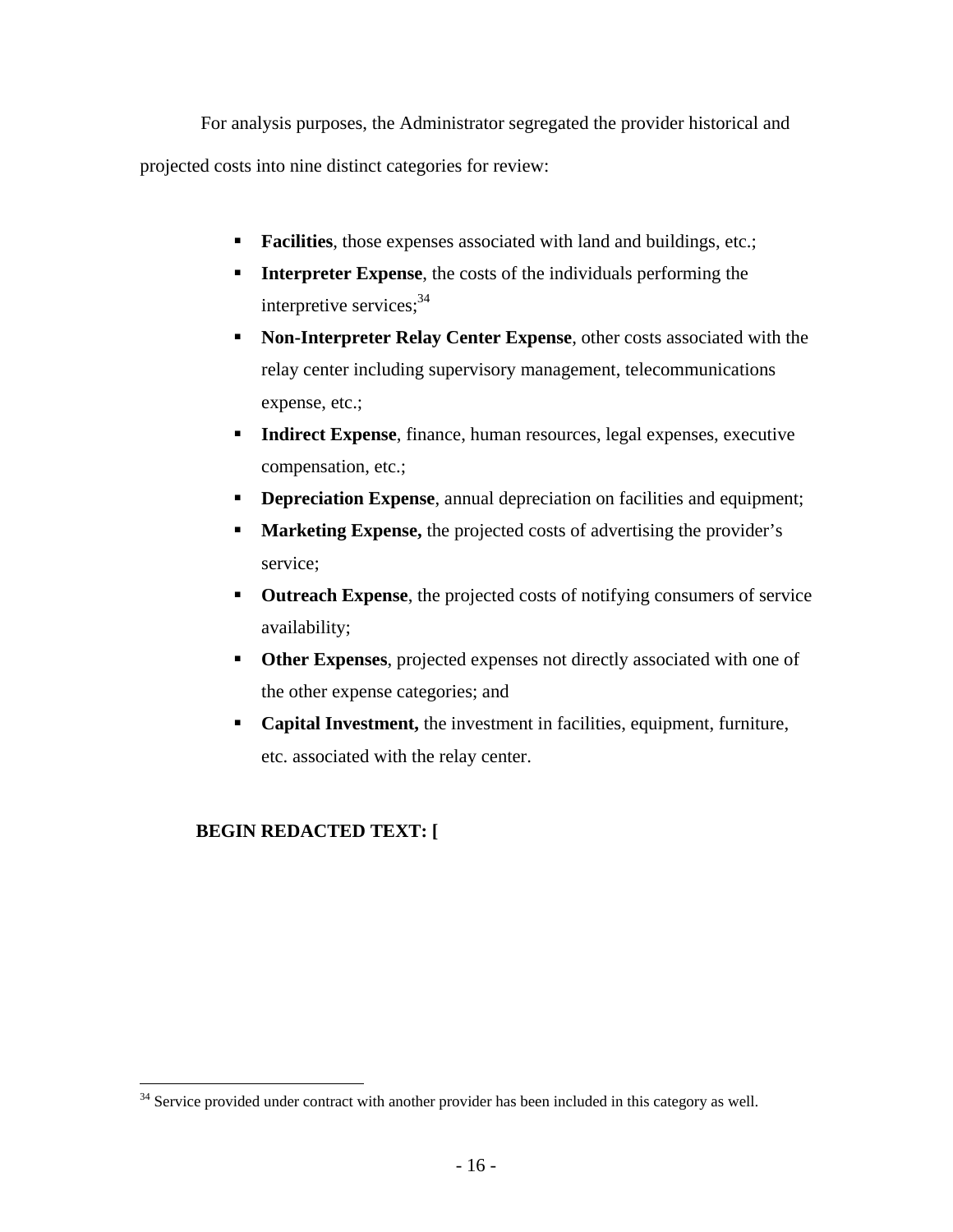] **END REDACTED TEXT.** The MARS data collected from the states is not adequate to enable a comparison of the costs categories between TRS and IP Relay.

For the 2014-2015 Fund year, the Administrator has calculated the price cap rate for IP Relay to be  $$0.9538 ($1.0147*0.94 = $0.9538)$ . The calculated rate is slightly below the costs of one of the remaining providers and only slightly above the cost of the other remaining provider.

The projected costs of the two remaining providers do not indicate that either provider will achieve productivity gains, when compared to the two years of historic data, which may be a characteristic attributable to the continued decline in demand for the service. In consideration of the declining demand and the fact that only two providers continue to offer the service, the Commission may wish to consider forgoing the productivity gain included in the price cap formula and freeze the rate at current levels (\$1.0147). In addition, the VRS Reform Order of the Commission anticipated the implementation of a Commission sponsored outreach program and reduced the IP Relay rate by the projected cost of outreach (\$0.0244). The projected outreach cost of the two remaining providers for 2014-2015 is \$0.0329. Until the Commission sponsored outreach program becomes operational, the Commission may also wish to consider reinstating outreach by the remaining providers until further  $Order<sup>35</sup>$ .

<sup>&</sup>lt;sup>35</sup> See VRS Reform, Report and order and Further Notice of Proposed Rulemaking. Para. 192, FCC 13-82 Rel. June 10, 2013,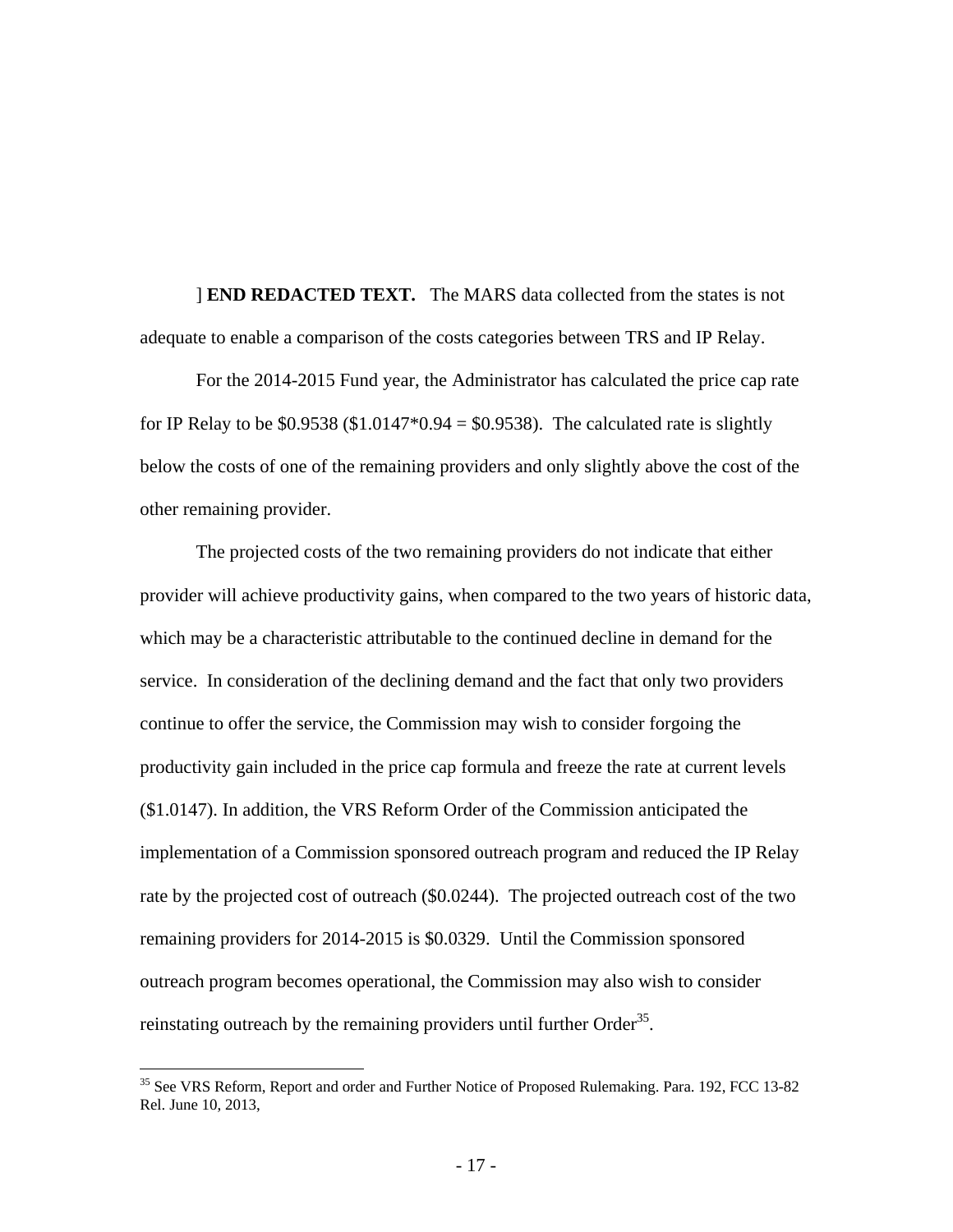## **C. Video Relay Service**

On June 10, 2013 the Commission released a Report and Order and Further Notice of Proposed Rulemaking, herein referred to as the "VRS Reform Order" in which the Commission revised the Tier structure and established the VRS compensation rates that are to be used through June 30, 2017 unless otherwise set by further Commission Order.

The new tiers which became effective in September 2013 and the previous tiers are shown in Table 1 below.

| Tier<br><b>Numbers</b> | <b>Previous Tier Definition</b><br>(The range of a provider's<br>monthly VRS minutes to<br>which the Tier is<br>applicable) | New Tier Definition<br>(The range of a provider's<br>a monthly VRS minutes to<br>which the Tier is<br>applicable) |
|------------------------|-----------------------------------------------------------------------------------------------------------------------------|-------------------------------------------------------------------------------------------------------------------|
|                        | $0-50,000$                                                                                                                  | $0-500,000$                                                                                                       |
|                        | 50,000.1-500,000                                                                                                            | 500,000.1-1 million                                                                                               |
|                        | Over 500,000                                                                                                                | Over 1 million                                                                                                    |

**Table 1: Reconfigured Rate Tiers for VRS Compensation** 

The progressive adjustment of rates for each tier is illustrated in Table 2 below, which shows: (1) the current interim compensation rates, (2) average provider costs as calculated by RLSA, (3) RLSA's proposed first-year rates, and (4) the rates we adopt today for Fund years 2013-14, 2014-15, 2015-16, and 2016-17.

## **Table 2: Average VRS Provider Costs, Current VRS Compensation Rates, RLSA's Proposed Rates, and the Rates Adopted for Fund Years 2013-14 through 2016-17**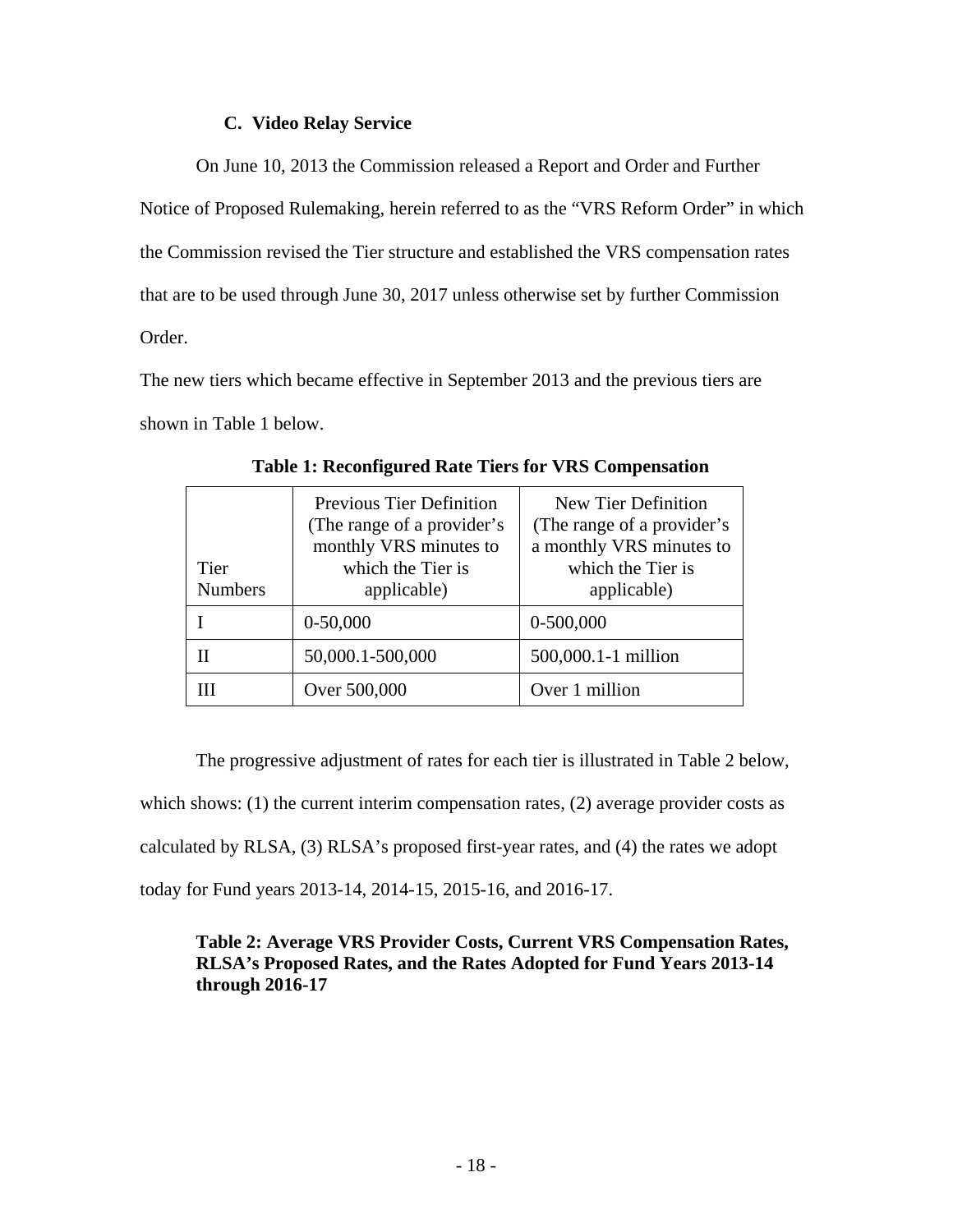| <b>Tiers</b><br>(as recon-figured<br>by this order) | <b>FY</b><br>2013-14<br>Rates                                   | <b>FY</b><br>2014-15<br>Rates <sup>36</sup>                      | <b>FY</b><br>2015-16<br>Rates <sup>37</sup>                    | <b>FY</b><br>2016-17<br>Rates <sup>38</sup>                        |
|-----------------------------------------------------|-----------------------------------------------------------------|------------------------------------------------------------------|----------------------------------------------------------------|--------------------------------------------------------------------|
| Tier I<br>$(0-500,000)$<br>minutes/month)           | \$5.98<br>$(Jul.-Dec.$<br>2013)<br>\$5.75 (Jan.-<br>June 2014)  | \$5.52<br>$(Jul.-Dec.$<br>2014)<br>\$5.29 (Jan.-<br>June 2015)   | \$5.06<br>$(Jul.-Dec.$<br>2015)<br>\$4.82 (Jan.-<br>June 2016) | \$4.44<br>$(Jul.-Dec.$<br>2016)<br>\$4.06<br>(Jan.-June<br>2017)   |
| Tier II (500,000.1)<br>1 million minutes/<br>month) | \$4.82<br>$(Jul.-Dec.$<br>2013)<br>\$4.82 (Jan.-<br>June 2014)  | \$4.82<br>$(Jul. - Dec.$<br>2014)<br>\$4.82 (Jan.-<br>June 2015) | \$4.82<br>$(Jul.-Dec.$<br>2015)<br>\$4.82 (Jan.-<br>June 2016) | \$4.44<br>$(Jul.-Dec.$<br>2016)<br>\$4.06<br>$(Jan.-June$<br>2017) |
| Tier III<br>(over<br>1 million minutes/<br>month)   | \$4.82<br>$(Jul.-Dec.$<br>2013)<br>$$4.63$ (Jan.-<br>June 2014) | \$4.44<br>(Jul.-Dec.<br>2014)<br>\$4.25 (Jan.-<br>June 2015)     | \$4.06<br>$(Jul.-Dec.$<br>2015)<br>\$3.87 (Jan.-<br>June 2016) | \$3.68<br>$(Jul.-Dec.$<br>2016)<br>\$3.49<br>$(Jan.-June$<br>2017) |

The rates established in the Report and Order will apply as scheduled to all VRS providers absent further action by the Commission. During the "glide path" period, however, the Commission may adjust the compensation rate to reflect exogenous cost changes, including the shedding of service responsibilities by VRS providers as VRS components begin to be provided by neutral entities. Pending the implementation of structural reforms, the Commission stated the expectation that the rate reduction plan

1

<sup>&</sup>lt;sup>36</sup> Pending implementation of market-based rates.

<sup>&</sup>lt;sup>37</sup> Pending implementation of market-based rates.

<sup>&</sup>lt;sup>38</sup> Pending implementation of market-based rates.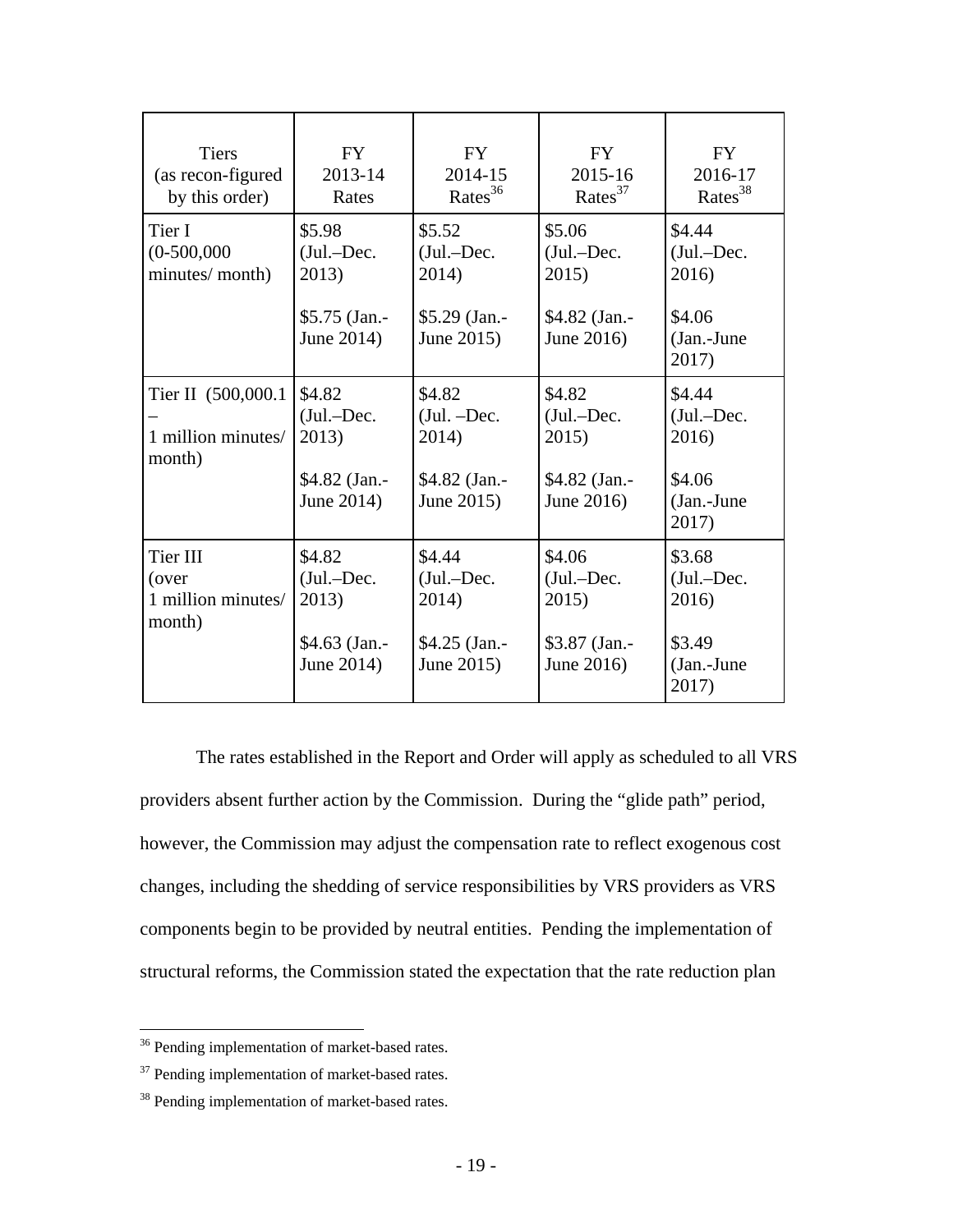adopted in the order will permit service providers to continue offering VRS in accordance with the mandatory minimum standards for high quality services, as the Commission transitions to structural reforms and a disaggregated, market-based compensation methodology. The Commission reserved the right to revisit the rates adopted in the Order if provider data shows that the rates remain substantially in excess of actual provider costs.

Video Relay Service providers are required to report historical and projected costs to the Administrator on an annual basis. Following are the results of analyzing the cost data submitted by the IP Relay service providers.

 For analysis purposes, the Administrator segregated the provider historical and projected costs into nine distinct categories for review:

- **Facilities**, those expenses associated with land and buildings, etc.;
- **Interpreter Expense**, the costs of the individuals performing the interpretive services;
- **Non-Interpreter Relay Center Expense**, other costs associated with the relay center including supervisory management, telecommunications expense, etc.;
- **Indirect Expense**, finance, human resources, legal expenses, executive compensation, etc.;
- **Depreciation Expense**, annual depreciation on facilities and equipment;
- **Marketing Expense,** the projected costs of advertising the provider's service;
- **Outreach Expense**, the projected costs of notifying consumers of service availability;
- **Other Expenses**, projected expenses not directly associated with one of the other expense categories; and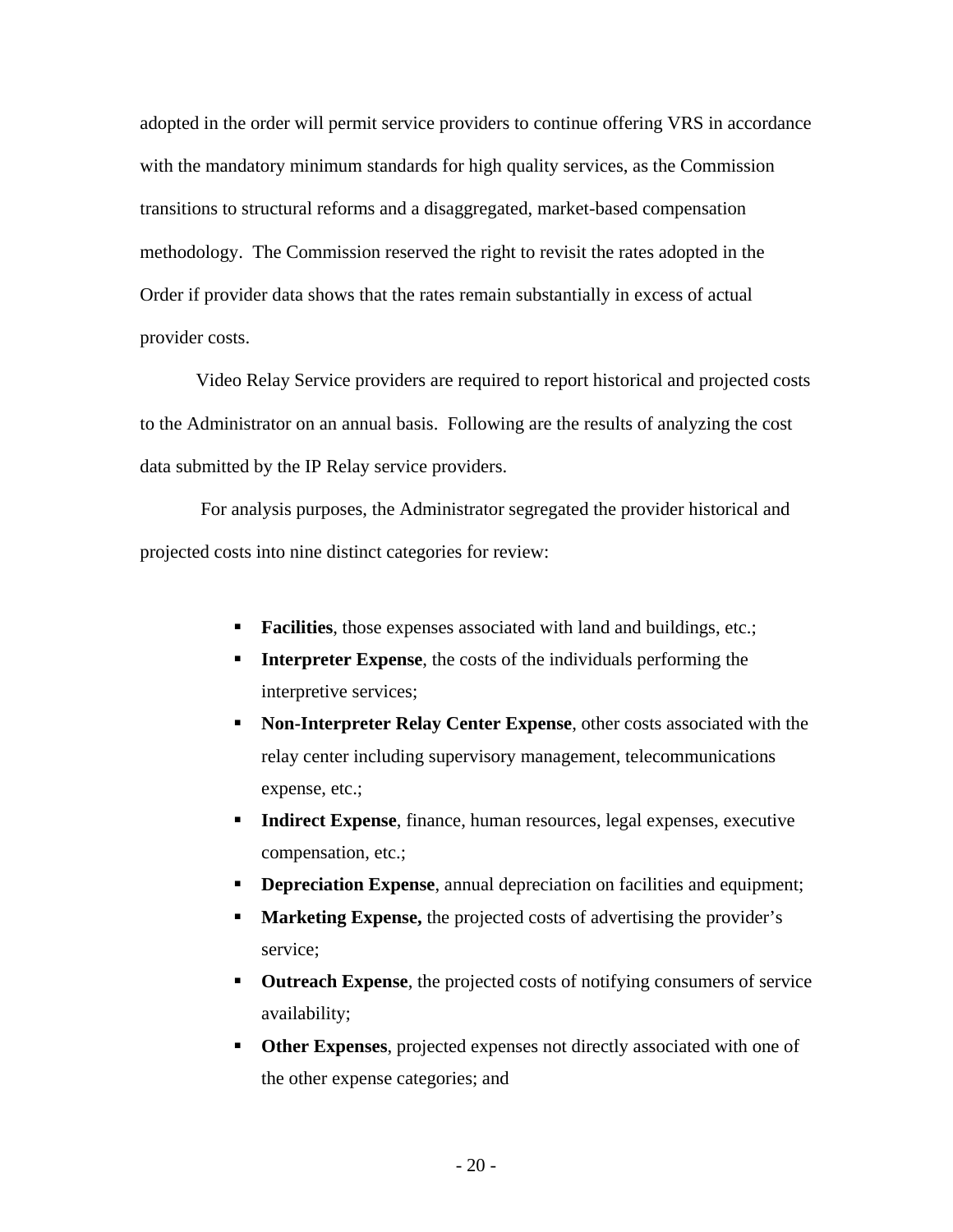**Capital Investment,** the investment in facilities, equipment, furniture, etc. associated with the relay center.

Data submitted by the providers in response to the Administrator's annual data request are shown below. The data are summed across the providers by category and then divided by annual VRS minutes.

| Category             | 2012     | 2013     | 2014     | 2015     |
|----------------------|----------|----------|----------|----------|
| Facilities           | \$0.2473 | \$0.2181 | \$0.2331 | \$0.2294 |
| <b>CA Related</b>    | \$1.4758 | \$1.4608 | \$1.4973 | \$1.5097 |
| Non-CA Relay Center  | \$0.3912 | \$0.3820 | \$0.3693 | \$0.3409 |
| Indirect             | \$0.4822 | \$0.5406 | \$0.5354 | \$0.5333 |
| Depreciation         | \$0.1683 | \$0.1682 | \$0.1750 | \$0.1817 |
| Marketing            | \$0.0399 | \$0.0593 | \$0.0501 | \$0.0498 |
| Outreach             | \$0.2412 | \$0.2142 | \$0.2180 | \$0.2161 |
| Other                | \$0.0027 | \$0.0033 | \$0.0017 | \$0.0023 |
| Return on Investment | \$0.0449 | \$0.0417 | \$0.0358 | \$0.0285 |
| <b>Total Cost</b>    | \$3.0933 | \$3.0881 | \$3.1158 | \$3.0915 |

There are no noteworthy changes in projected costs with respect to those reported for the two historical years averaging \$3.0907 versus the historical period and \$3.1036 in the projection, a change of \$0.0129 per minute. Outreach expenditures are slightly down from the historical period averaging \$0.2277 versus \$0.2170 in the projection, a reduction of \$0.0107 per minute. The reported projected costs remain well below the rates established by the Commission for the upcoming program year.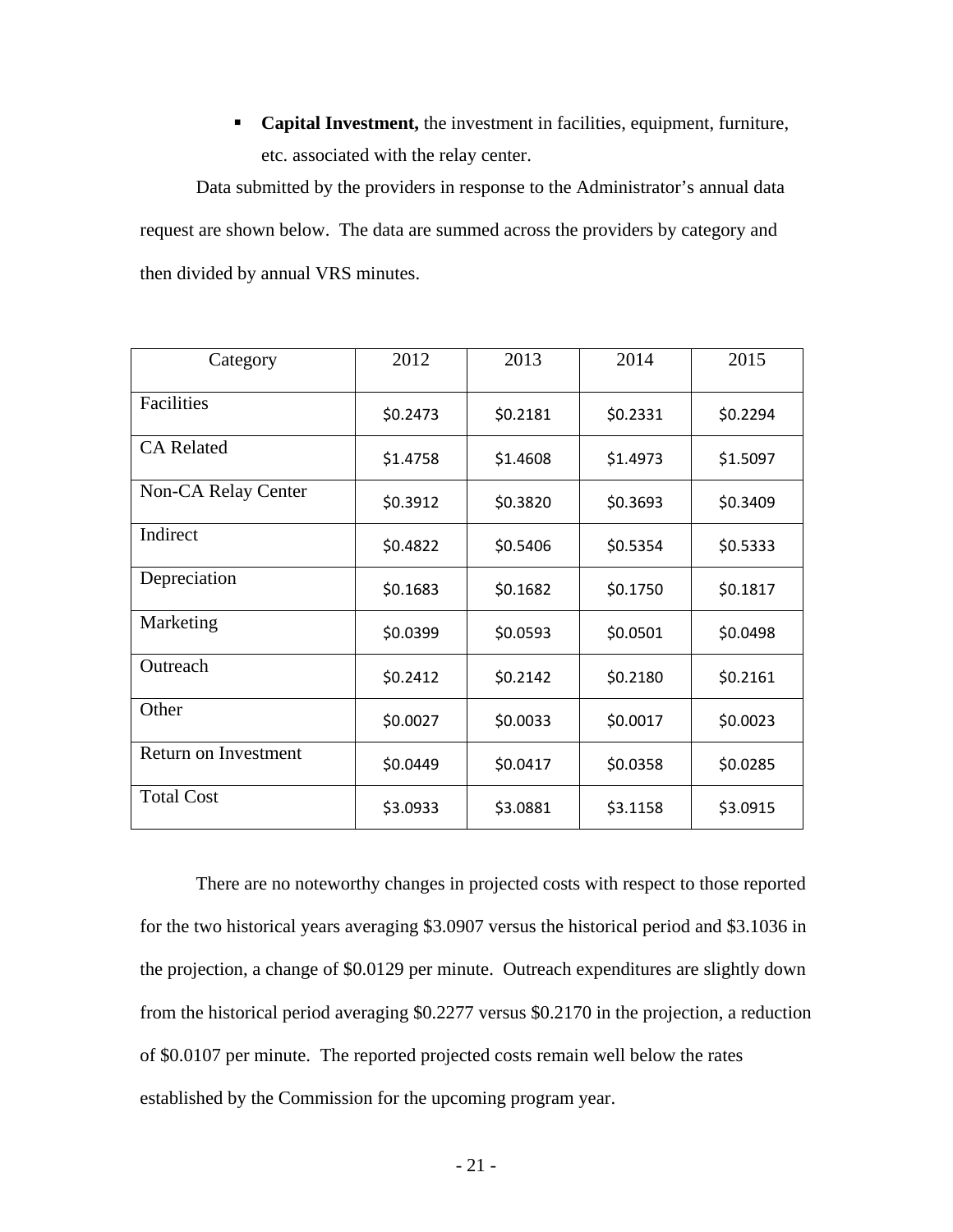#### **IV. Demand Projection Methodology**

In order to estimate the annual funding requirement and propose a contribution factor, an estimate of the interstate funding requirement for each of the services is required. The fund requirement equals the service rate multiplied by the tariff year service demand. Providers of services being compensated using the MARS-based rate methodology, (i.e. traditional TRS, STS and CTS), are not required to submit demand projections.

In this report, as was done previously, historical demand was used to estimate the future demand for traditional interstate TRS, STS and CTS. Using the linear trend forecast capability of Microsoft Office Excel, the Administrator projected demand for the 2014 – 2015 Fund year using actual data available to the Administrator at the time the filing is due to the Commission.<sup>39</sup> For each of these services, the Administrator projected demand and an estimated funding requirement based on the proposed compensation rates for the funding year. This approach has historically provided reasonably accurate results for these services.

The Administrator has historically used the forecasts submitted by the providers for IP Relay and VRS services and recommends them for use for the 2014 – 2015 funding year. This approach has historically provided reasonably accurate results for these services. The administrator applied the proposed IP Relay rate and current tiered VRS reimbursement rates to calculate the funding requirements for these services.

The IP CTS industry demand projection for the 2014-2015 funding year totals 119,679,289 minutes, a significant reduction when compared to the industry projection

<u>.</u>

<sup>&</sup>lt;sup>39</sup> In most instances this embodies July 2012 through February 2014 minutes.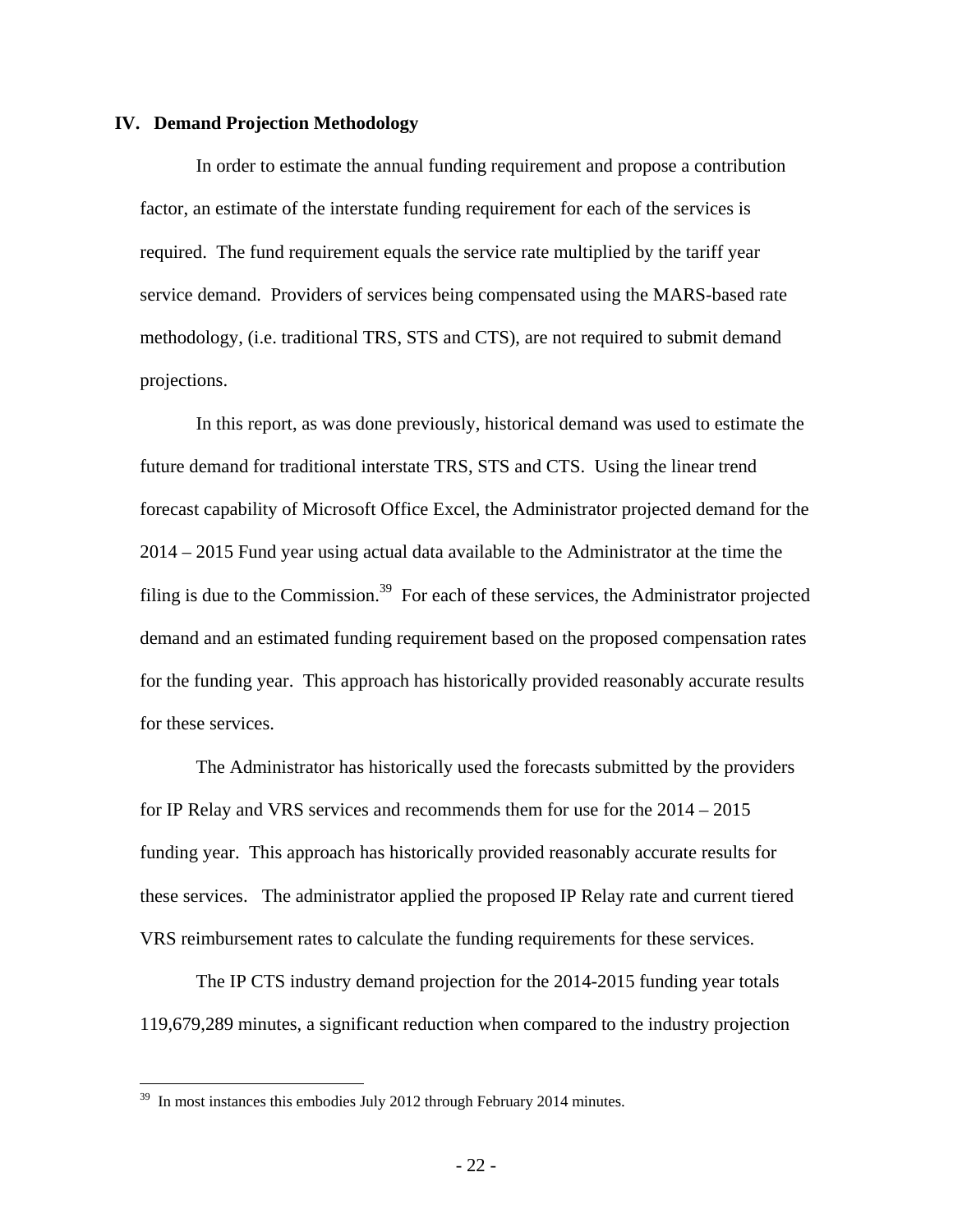for the 2013-2014 Fund year of 181,429,401 minutes. The Administrator considers the compilation of the industry demand forecast to be reasonably valid, despite the recent failure of the industry forecast to reflect the corresponding period's historical result. The reported demand for the first nine months of the current program has reached 70,508,548.5 minutes, or 52% of the projected nine month total for the period. The funding requirement of this unanticipated fluctuation and less than anticipated growth makes it difficult to accurately forecast demand.



IP CTS demand has been affected by a number of factors over the past few years; the most significant among those factors is the entry of an additional service provider, who aggressively expanded its market share over each of the past several years, the introduction of additional regulations and litigation regarding those additional regulations. On December 6, 2013 the United States Court of Appeals for the District of Columbia Circuit granted a partial stay in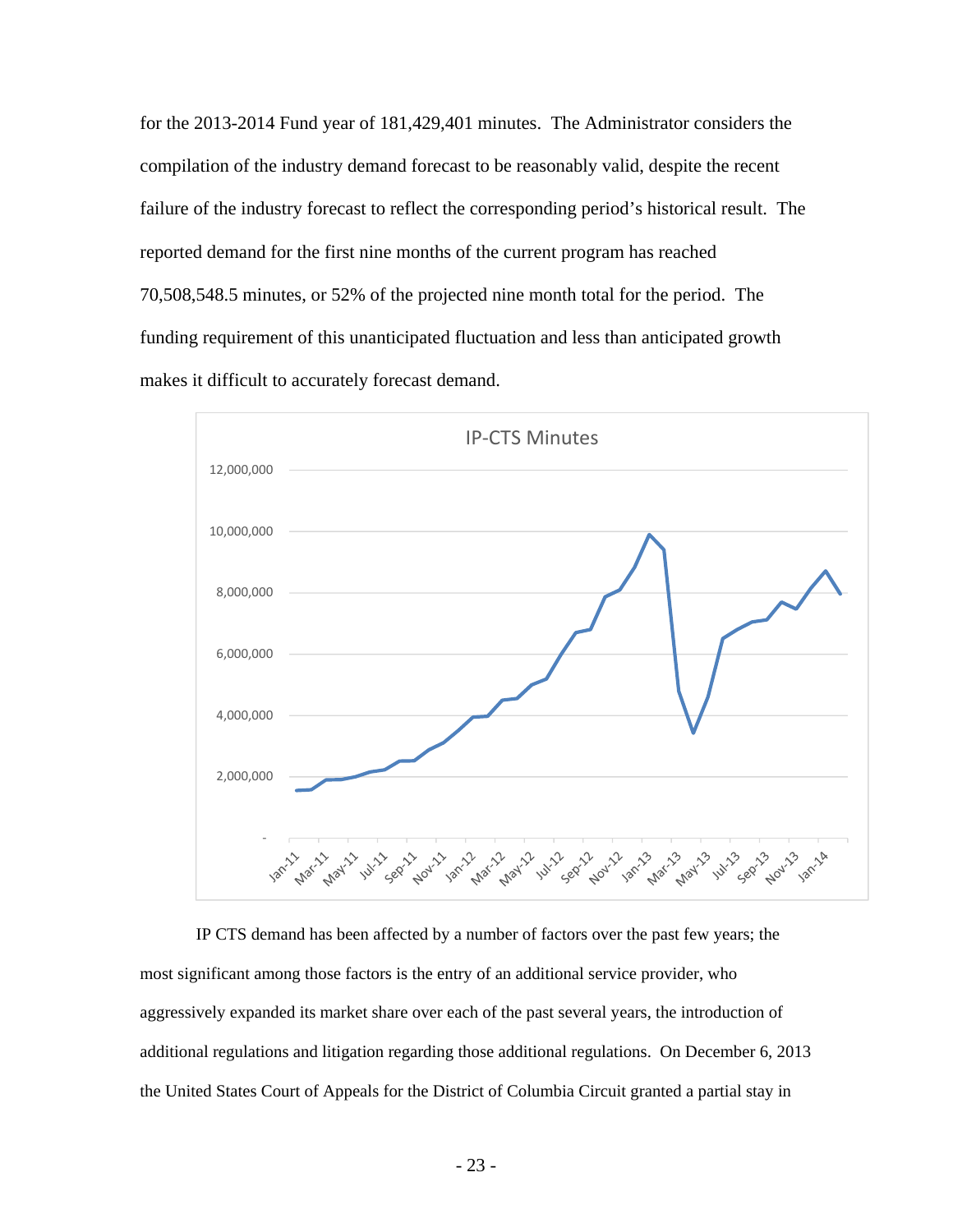response to a motion by Sorenson Communications, Inc. of certain rules on IP CTS that were adopted by the Commission in a Report and Order released on August 26, 2013<sup>40</sup>. Specifically the Court stayed "the rule adopted by the Commission prohibiting compensation to providers for minutes of use generated by equipment consumers received from providers for free or for less than \$75. $14$ <sup>1</sup> IP CTS, a form of telecommunications relay service (TRS) approved in 2007.<sup>42</sup> enables a telephone caller, by utilizing an Internet-enabled device or software, to simultaneously listen to the other party to the telephone call and read captions of what that party is saying.<sup>43</sup> On January 25, 2013, the Commission adopted interim rules to address certain provider practices that appeared to encourage IP CTS usage by individuals who did not need this service to communicate in a functionally equivalent manner.<sup>44</sup> Among other things, the interim rules required each IP CTS provider, in order to be eligible for compensation from the Fund for providing service to new IP CTS users, (i) to register each new IP CTS user, (ii) as part of the registration process, to obtain from each consumer a self-certification that the consumer has a hearing loss that necessitates IP CTS to communicate in a manner that is functionally equivalent to communication by conventional voice telephone users, and (iii) where the consumer accepts IP CTS equipment free of charge or at a price below \$75 from any source other than a governmental program, to also obtain from the consumer a certification from an independent, third party

<sup>40</sup> *Misuse of Internet Protocol (IP) Captioned Telephone Service, Telecommunications Relay Services and Speech-to-Speech Services for Individuals with Hearing and Speech Disabilities*, CG Docket Nos. 13-24 & 03-123, Report and Order and Further Notice of Proposed Rulemaking, 28 FCC Rcd 13420 (2013) (*IP CTS R&O*), *review pending sub nom. Sorenson Communications, Inc. and CaptionCall, LLC v. FCC* (D.C. Cir., No. 13-1246, filed Sept. 6, 2013).

<sup>41</sup> *Stay Order* at 1-2, *citing IP CTS R&O,* 28 FCC Rcd at 13440-48, ¶¶ 41-59. For convenience, we refer to the requirement subject to the stay as "the \$75 equipment charge rule."

<sup>42</sup> *Telecommunications Relay Services and Speech-to-Speech Services for Individuals with Hearing and Speech Disabilities*, CG Docket No. 03-123, Declaratory Ruling, 22 FCC Rcd 379 (2007).

<sup>43</sup> *See* 47 C.F.R. § 64.601(12). Generally, IP CTS uses a connection via the public switched telephone network (PSTN) or voice over Internet Protocol (VoIP) for the voice portion of the call, while the connection carrying the captions between the relay service provider and the relay service user is via the Internet. *Id*.

<sup>44</sup> *IP CTS Interim Order*, 28 FCC Rcd at 706-09, ¶¶ 6-9.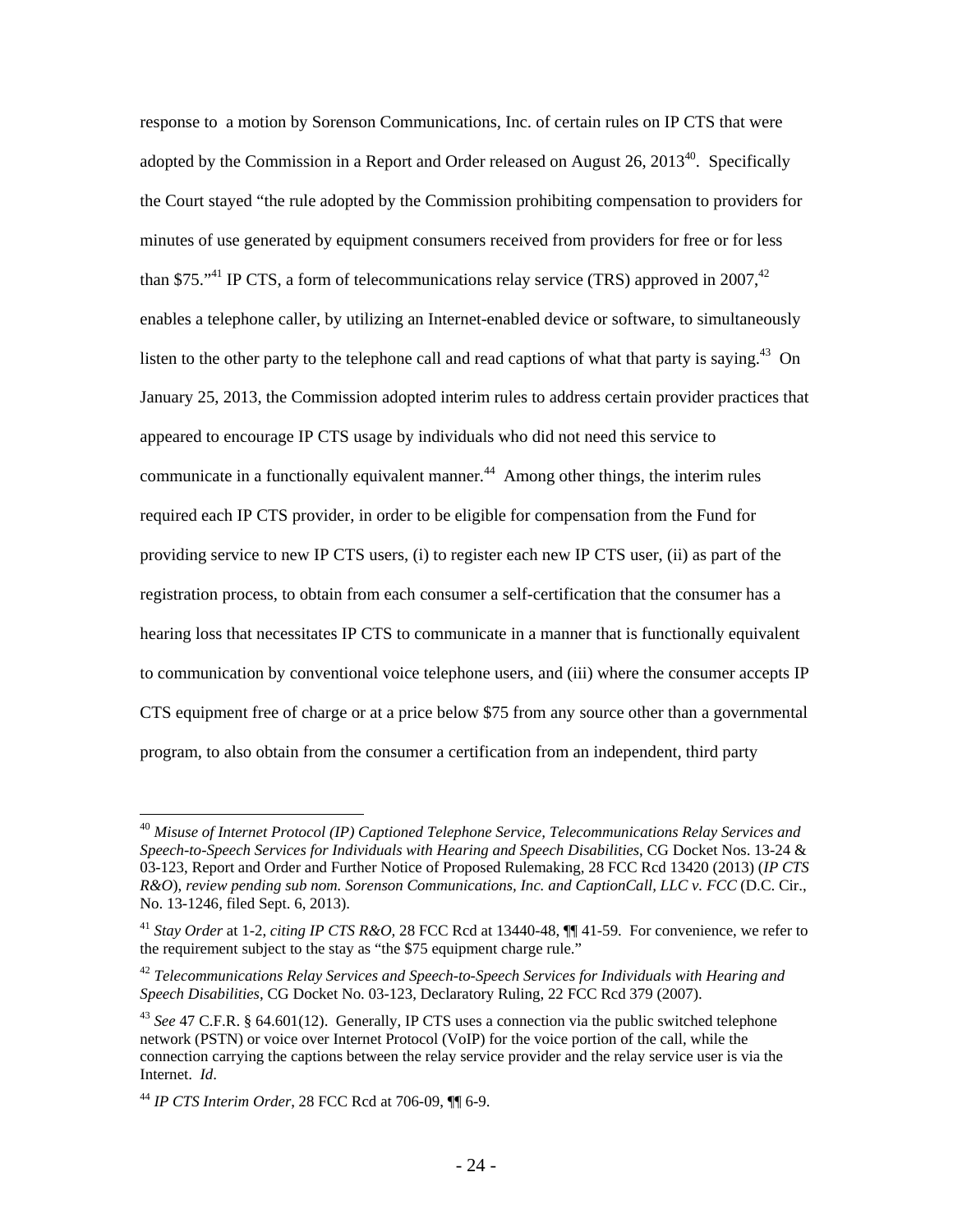professional attesting to the same.<sup>45</sup> Those interim rules became effective on March 7, 2013, with a scheduled expiration date of September 3, 2013.46 The *IP CTS Interim Order* was accompanied by a Notice of Proposed Rulemaking (NPRM) in which the Commission sought comment on whether to make permanent, revise, or eliminate the interim rules. $47$ 

On August 26, 2013, the Commission adopted final rules on IP CTS. Under the final rules adopted by the Commission, among other things, providers who provide IP CTS equipment, software, and applications to consumers after September 30, 2013, at no charge or for less than \$75, were prohibited from receiving compensation from the Fund for minutes of use generated by consumers using such equipment, software, or applications.<sup>48</sup>

The final rules maintain, with modifications, the requirements that IP CTS providers register each new IP CTS user and obtain a self-certification regarding the consumer's understanding of and need to use IP  $CTS<sup>49</sup>$ . In addition, providers must register and obtain certifications from all consumers who commenced service prior to adoption of the interim rules.<sup>50</sup> The registration and certification requirements of the final rule contains information collections, however, those requirements will not take effect until after OMB has approved them.<sup>51</sup>

<sup>45</sup> *Id.* at 743-44, Appx. D, § 64.604(c)(9). In addition, providers must obtain consumers' self-certification regarding their understanding that captioning services are provided by a live communications assistant (CA) and that these services are supported by a federal fund. *Id*.

 $46$  78 FR 14701, 14702 (2013) (announcing an effective date of March 7, 2013 and an expiration date of September 3, 2013 for section  $64.604(c)(9)$ , the rule on registration and certification).

<sup>47</sup> *IP CTS Interim Order*, 28 FCC Rcd at 704, ¶ 3.

<sup>48</sup> *IP CTS R&O*, 28 FCC Rcd at 13440-48, ¶¶ 41-59.

<sup>&</sup>lt;sup>49</sup> *See id.* at 13421,  $\P$  2, 13496-97, Appx. B, §§ 64.604(c)(9)(i), (iii). In addition to the information required by the interim rules, the final rules require providers, for example, to obtain from registrants the last four digits of the consumer's social security number and the consumer's self-certification that, to the best of the consumer's ability, persons who have not been registered to use Internet protocol captioned telephone service will not be permitted to make captioned telephone calls on the consumer's registered IP captioned telephone service or device. *Id.*

 $^{50}$  *Id.* at 13450-55,  $\P\P$  66-73, Appx. B, § 64.604(c)(9)(xi).

<sup>51</sup> *Id.* at 13492-93, ¶¶ 166-67*.*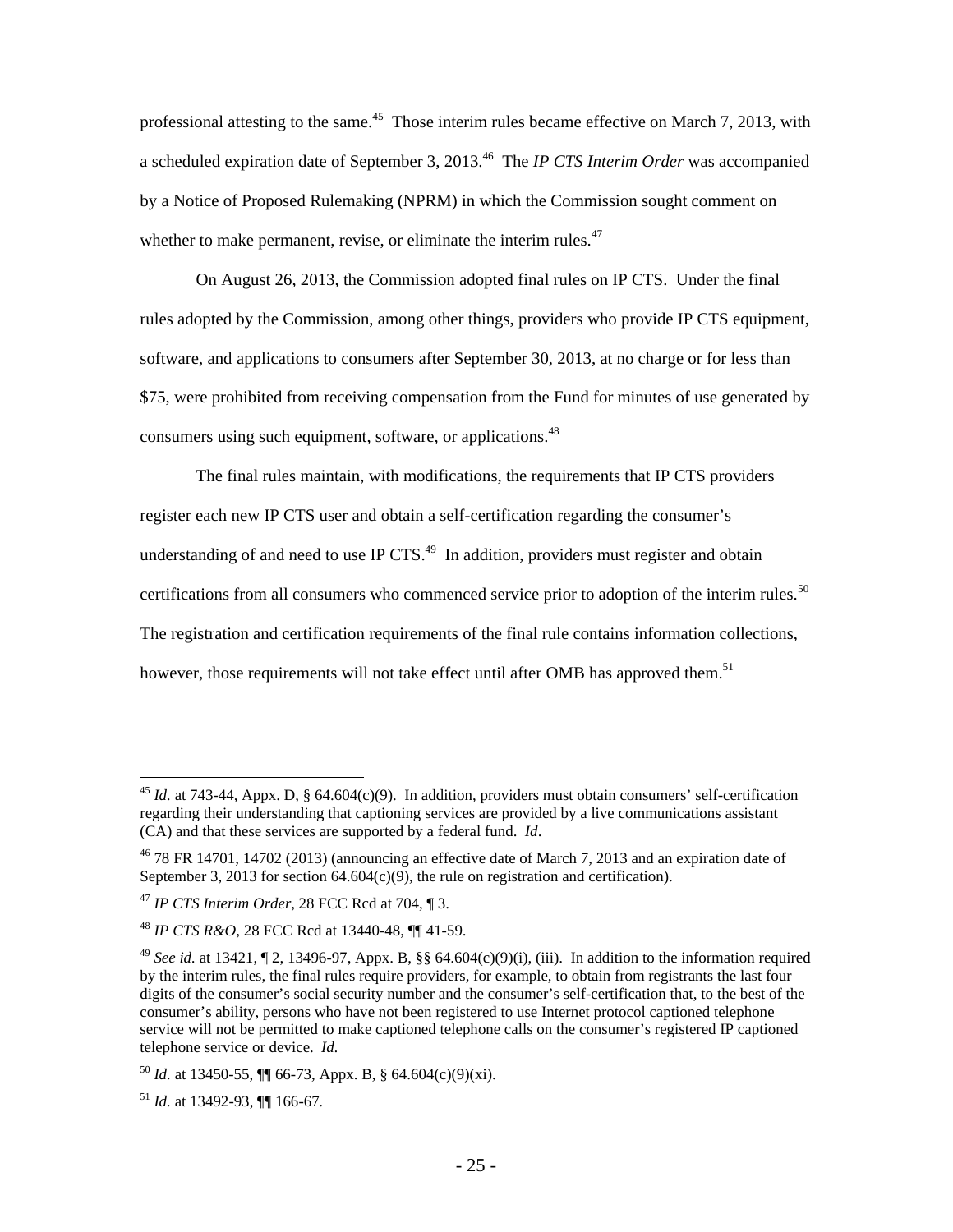The \$75 equipment charge rule took effect on September 30, 2013.<sup>52</sup> As noted, however, on December 6, 2013, the court of appeals stayed this rule.

The Administrator has analyzed the historical growth patterns of IP CTS demand and developed an alternative demand projection from the historical data in the same way that a MARS demand projection was developed for TRS, STS and CTS. The alternative projection of 130,883,347 minutes is described below showing the industry projection and the Administrator's alternative projection.



The difference between the Provider and Administrator projections is 11,204,058 minutes, which at the calculated MARS rate level is a difference of \$20,396,988. This difference if adopted would increase the recommended contribution factor by 0.0003.

 $52$  78 FR at 53691 (announcing that final rule 64.606(c)(11)(i) shall be effective September 30, 2013).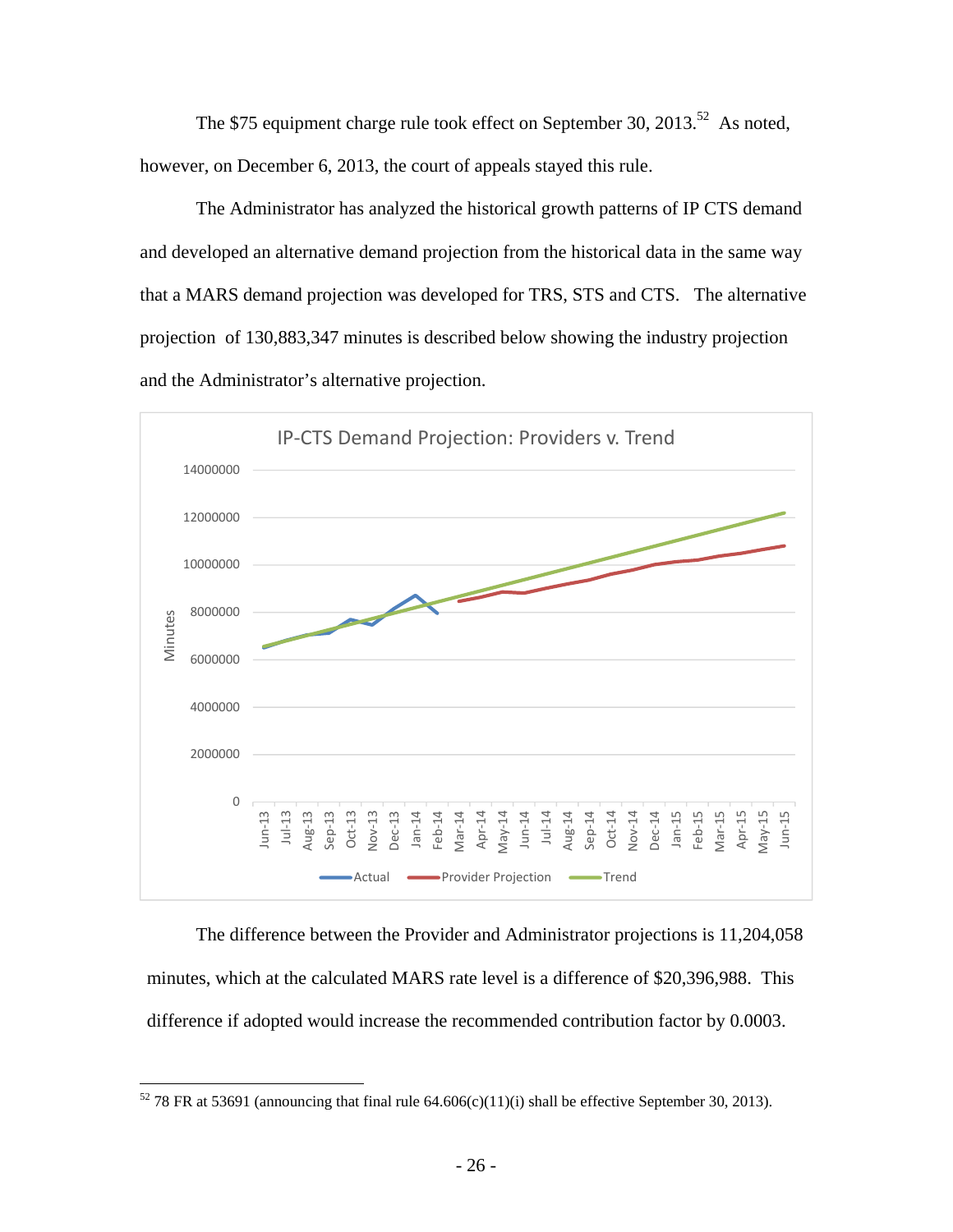#### **V. Additional Funding Requirements**

A. iTRS Data Base Administration

In the *TRS Numbering Order* the Commission adopted a system for assigning users of internet-based Telecommunications Relay Services (TRS), specifically VRS and IP Relay, ten-digit telephone numbers linked to the North American Numbering Plan. In that *Order*, the Commission identified the types of costs that are compensable from the interstate TRS Fund.

The Commission also determined that the start-up expenses related to the database and the administration of the database should be compensated by the Fund. The *Commission authorized the TRS Fund Administrator to pay the reasonable costs of* providing necessary services consistent with this *Order* directly to the database administrator.<sup>53</sup>

The Administrator projected that the 2013-2014 Fund year compensation for the iTRS data base Administrator would be \$415 Thousand. RLSA recommends the same amount be included in the 2014-2015 Fund year.

B. Deaf-Blind Equipment Distribution Program

In its April 6, 2011 Order, the Commission established a National Deaf-Blind Equipment Distribution Program ("NDBEDP") to certify and provide funding to entities in each state so that they can distribute specialized customer premises equipment ("CPE") to low-income individuals who are deaf-blind.  $54$  Funding for this program has

<sup>53</sup> TRS Numbering Order at 101

<sup>54</sup> *Implementation of the Twenty-First Century Communications and Video Accessibility Act of 2010, Section 105, Relay Services for Deaf-Blind Individuals,* Report and Order, CG Docket No. 10-210, Adopted April 4, 2011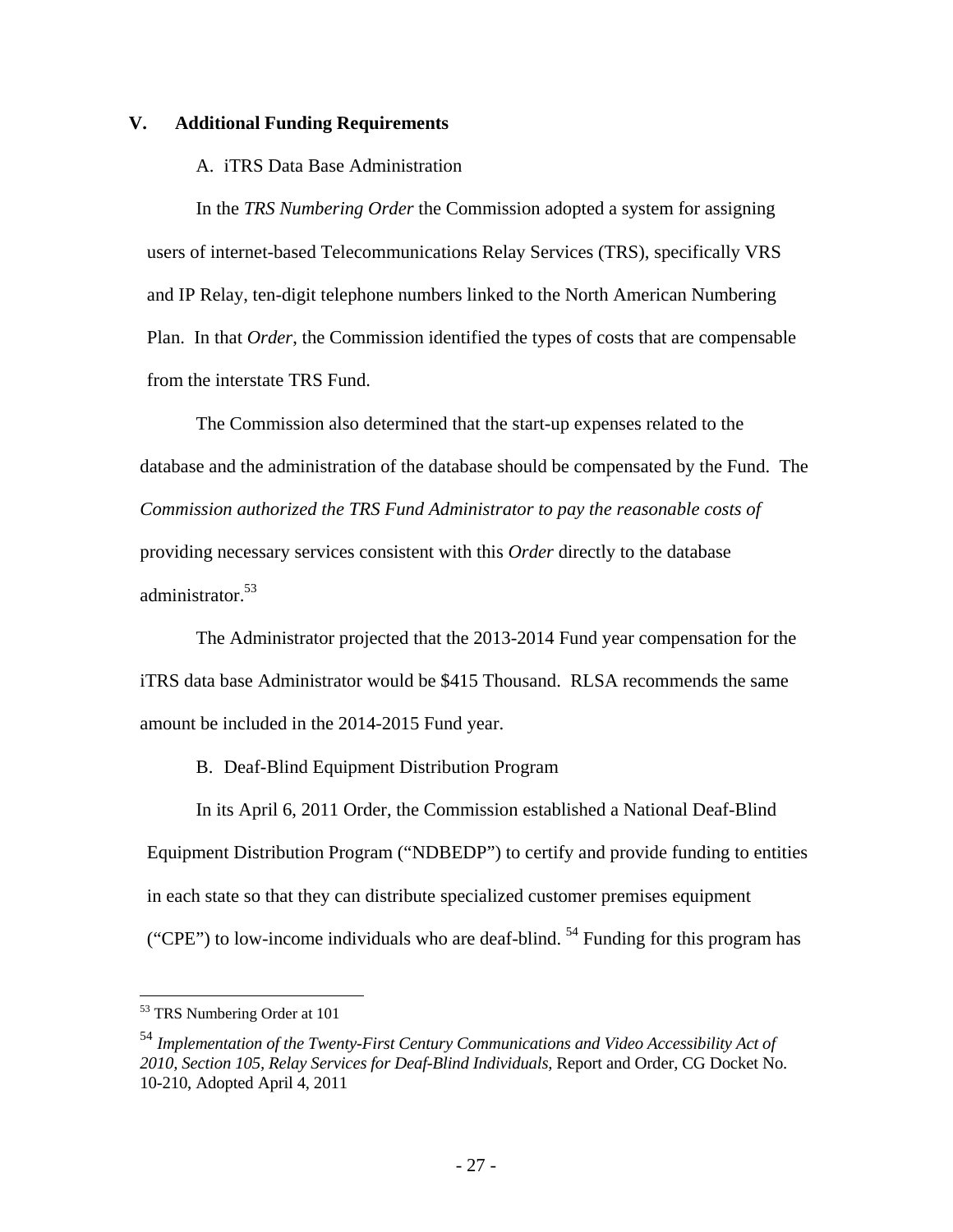been established at \$10 million per year beginning with the 2012 – 2013 Fund year. As such, \$10 million has been included in the Interstate TRS Funding Requirement for the 2014-2015 Fund year.

C. TRS Fund Administrator Expenses

Beginning July 1, 2011 the Interstate TRS Fund Administrator became compensated based on a fixed price contract similar to that of the iTRS data base Administrator. For the 2014-2015 Fund year, the projected TRS Fund Administrator expenses are estimated to be \$1,240.1 thousand.

D. Revenue Data Collection Agent Expense

Prospectively, the revenue data collection agent (DCA) and its functions associated with processing the revenue information to determine TRS Fund contributors are to be separately identified from the TRS Fund administrator's costs. The DCA invoices the TRS Fund for 8% of Data Collection costs. For the 2014 – 2015 fund year, the DCA costs are projected to be \$60 thousand.

E. Interstate TRS Advisory Council Expenses

Expenses incurred as a result of the Interstate TRS Advisory Council holding a minimum of two meetings annually as required by the Commission's rules<sup>55</sup> are now separately identified from the TRS Fund Administrator's expenses. For the 2014 – 2015 Fund year, these expenses are projected to be \$45 thousand.

F. Investment Expense

The Program Administrator has entered into a Non-Custody Investment Advisory Agreement in which the Investment Advisor will direct the investment, reinvestment and

 $55$  47 C.F.R. § 64.604(c)(5)(iii)(H)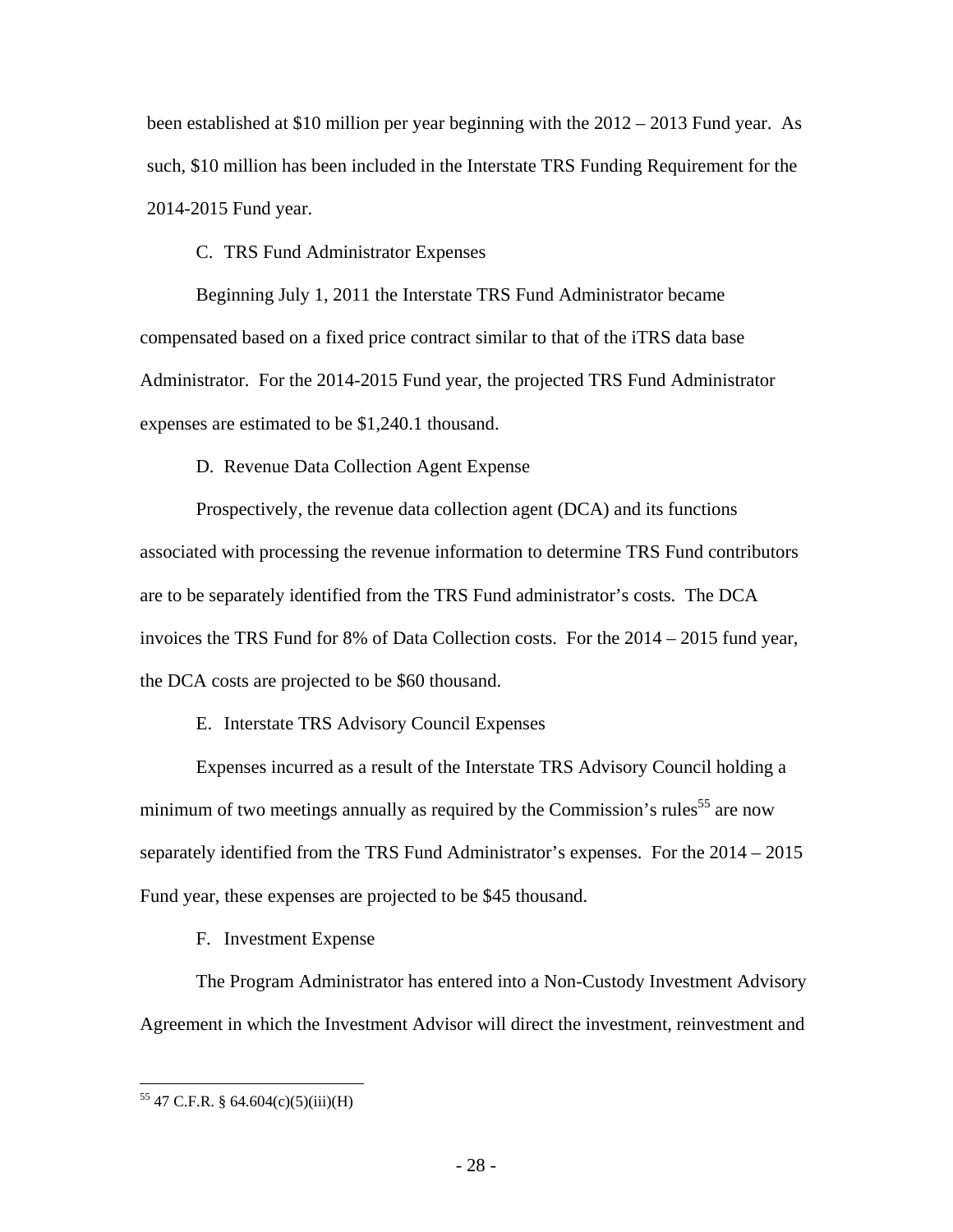changes in the investment of the TRS Fund Account, manage the Qualified Investments and use its best efforts to invest all Escrow Funds in compliance with the FCC letter dated June 20, 2011 (DA 11-1069) regarding the Investment of Telecommunications Relay Service Funds. This Agreement will provide transparency to the costs associated with managing the investments of the Fund. Investment expenses for the 2014-2015 Fund year are estimated to be \$215 thousand.

G. Service Provider Audits

The TRS Fund Administrator's audit plan, applicable to service providers' compliance with the provisions of 47 C.F.R. 64.604 by independent audit firms, has been approved and initiated subject to competitive bid. The Administrator anticipates a funding requirement of \$2.0 million for the audit of service providers during the 2014- 2015 Fund year.

#### H. IPERA

In response to a directive from the FCC, the Administrator developed a plan to establish a baseline error rate for payment from the TRS Fund based on a Memorandum from the Office of Management and Budget (OMB) to Heads of Executive Agencies, *Issuance of revised Parts I and II to Appendix C of OMB Circular A-123 (April 14, 2011) and Part III to OMB Circular A-123, Appendix C*. The Administrator anticipates a funding requirement of \$25 thousand for compliance with this directive to expand on the plan during the 2014-2015 fund year, which is included in the budget estimate for Service Provider audits, and a funding requirement of \$100 thousand to implement the testing provisions of the approved plan, which is in addition to the budget estimate for Service Provider audits.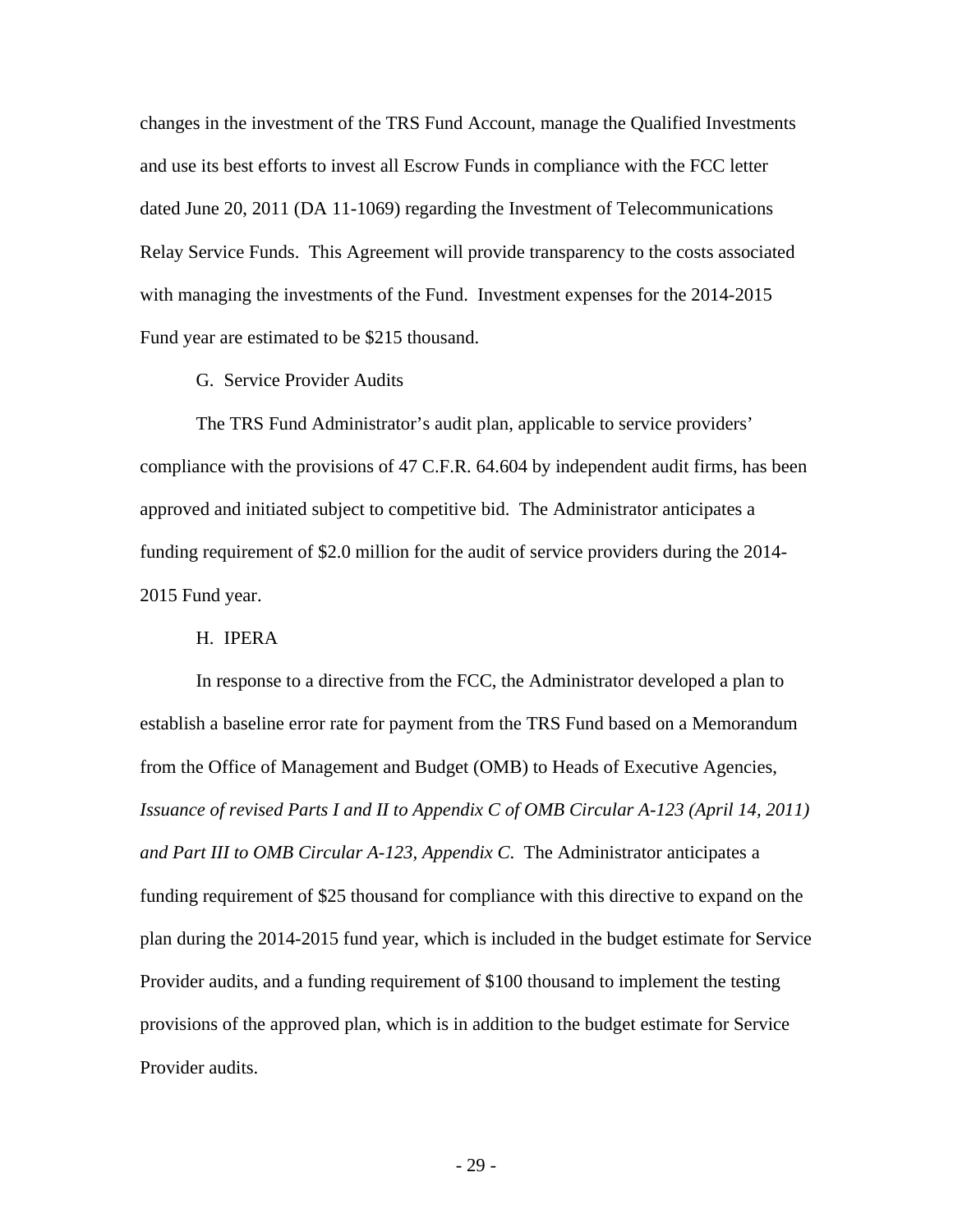#### I. Bankruptcy Representation

During the 2011-2012 Fund year the Administrator found it necessary, with the prior approval of the Commission, to retain outside council to represent the interests of the Fund in various Bankruptcy proceedings. The Administrator anticipates a funding requirement of \$50 thousand for legal representation, subject to Commission prior approval of such legal representation, in bankruptcy matters during the 2014-2015 fund year.

#### J. Audit Expense

RLSA recommends that the 2014 – 2015 fund year expenses include an allowance to conduct an independent audit of the TRS Fund separate from the independent audit of the FCC. The independent audit is to be competitively bid and is projected to be \$60 thousand.

#### **VI. Contribution Factor Calculation**

As previously noted, reimbursement requests are to be processed within two months of receipt by the Administrator. Operationally, service provided in the month of May will be reported to the Administrator in the month of June and paid in the month of July, the first month of the upcoming program year. Similarly service provided in the month of June will be reported in the month of July and paid in the month of August, the second month of the upcoming program year. As a consequence, the Administrator's funding recommendation for the Fund year beginning July 2014 through June 2015, incorporates the demand for the final two months of the expiring program year, which will be paid during the upcoming Fund year, and only ten months of the MARS and service providers' projections to comprise the twelve months funding requirement. In

- 30 -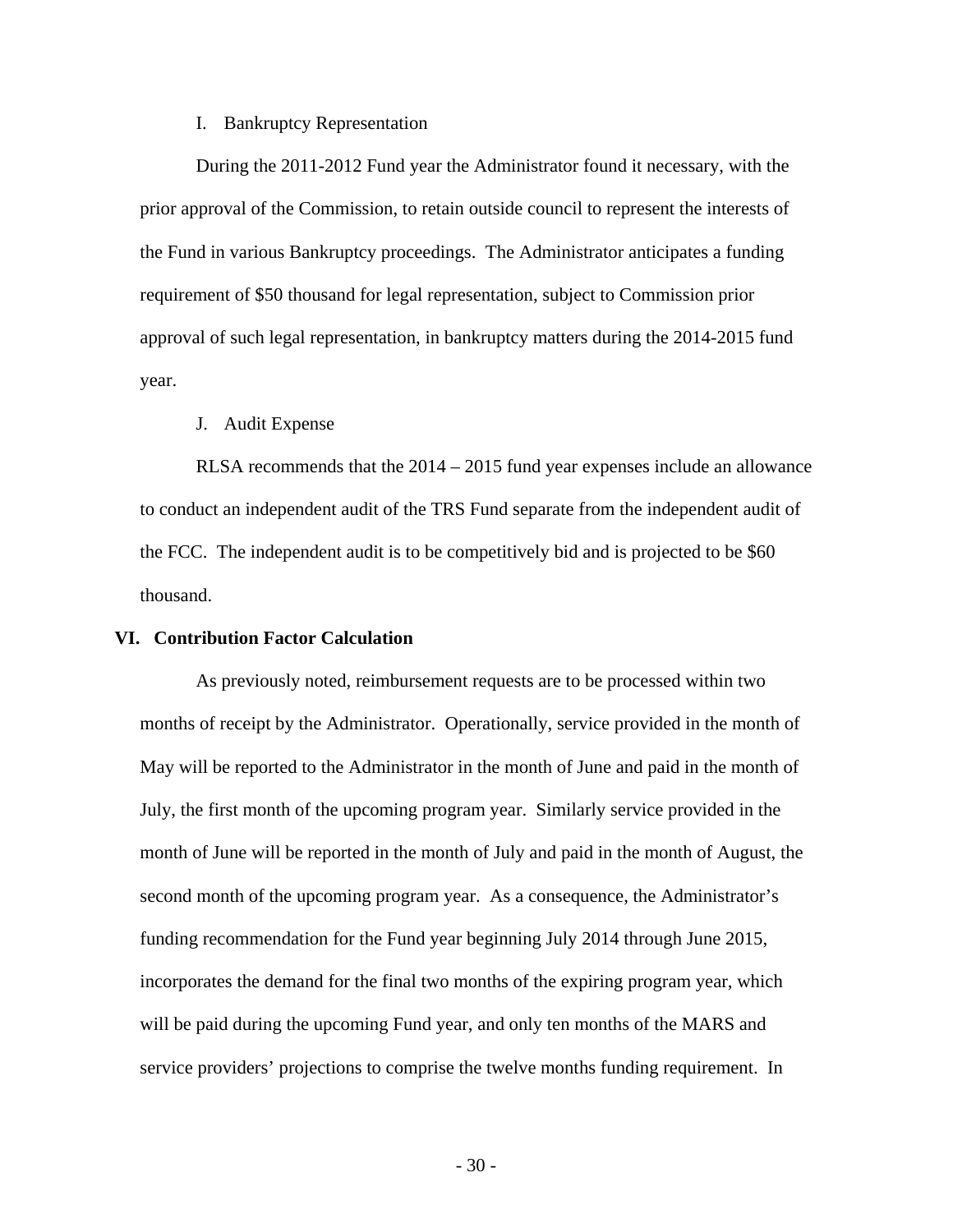addition, the Administrator has recommended that the payment reserve be increased from a single month to two months to provide both a reserve and an estimated accrual for the two months that will be reimbursed from the following Fund year.

Collectively, the six relay services and the additional fund requirements total \$974.104 million. Interest on invested funds for the July 2014 – June 2015 period is projected to be approximately \$200 thousand and is used to offset on-going fund requirements.

Historically, the Administrator has recommended that the TRS Fund include an additional component to protect the Interstate TRS program from running short of available funds before the end of the TRS Fund period. In its 2009 *and 2010 Rate Orders*, the Commission accepted the Administrator's recommendation to include a surplus of one month's projected distributions to providers be included in the funding requirement.56 The Administrator recommends for the 2014-2015 funding year that the budgetary reserve be increased to two months to more appropriately reflect the practice of budgeting demand to reflect the fact that the distributions in the program year include payments for service provided in May and June of the prior year and only ten months of the service provided during the upcoming program year. The use of a budgetary reserve of two average month's projected distributions to providers, \$134.3 million, is included in the funding requirement.<sup>57</sup>It is anticipated that there will be a surplus of approximately \$184.1 million, at June 30, 2014 and earnings on invested funds will be approximately \$250 thousand.

<sup>&</sup>lt;sup>56</sup> Telecommunications Relay Services and Speech-to-Speech Services for Individuals with Hearing and Speech Disabilities, Order, CG Docket No. 03-123, 23 FCC Rcd 9976 (2008 Rate Order ) at n. 56

 $57$  One month's average distribution equates to approximately 8.2% which is less than the 10% surplus approved in prior funding years.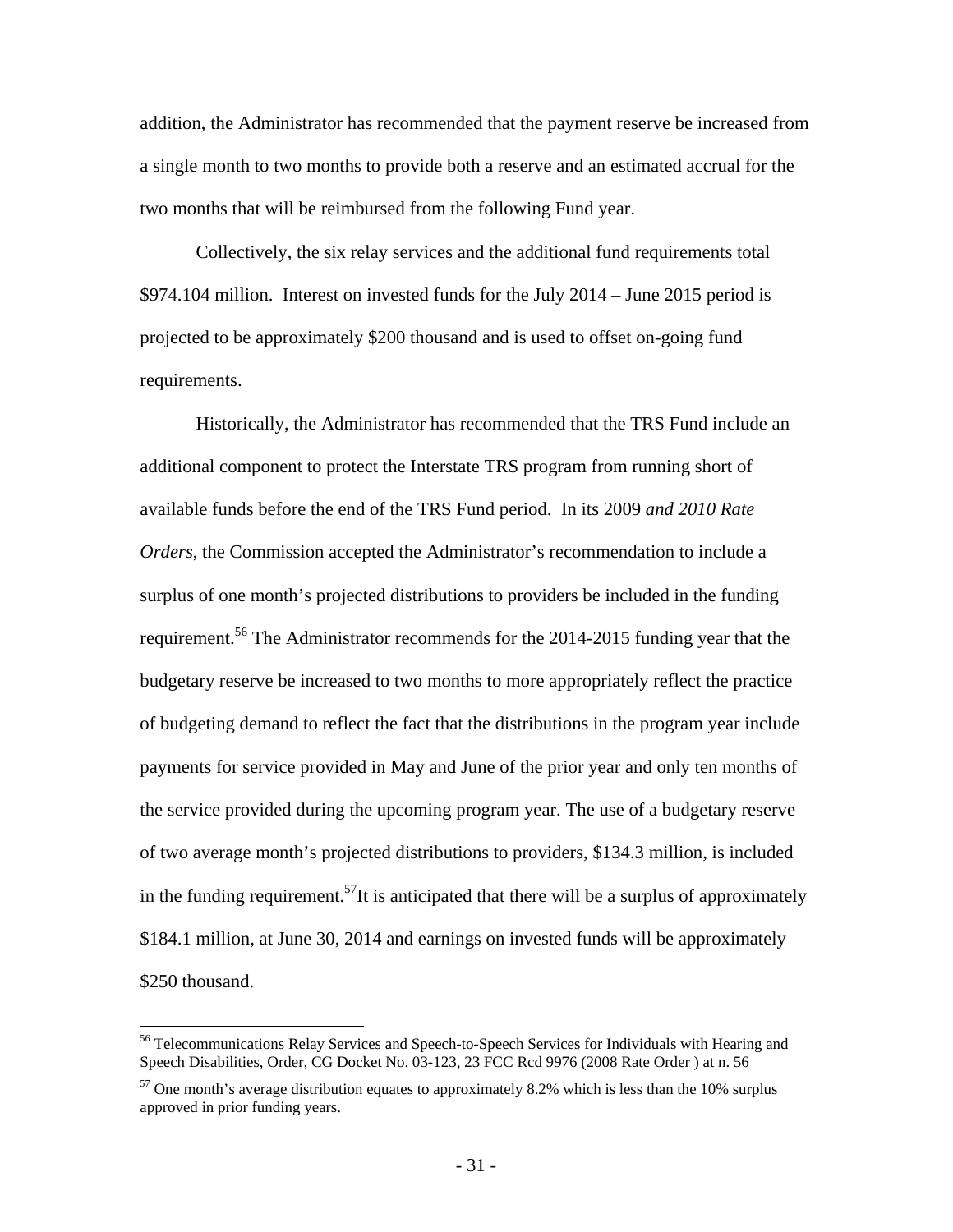The total projected funding requirement for the 2014-2015 funding year is estimated to be \$789.85 million. The component parts of the projected funding requirement are displayed in Exhibit 2.

Based on the 2014-2015 demand projections and the proposed rates contained herein coupled with the calendar year 2013 revenue base, the Administrator estimates that the contribution factor will need to be 0.0.01174.

#### **VII. Program Administration**

#### **A. Interstate TRS Fund Advisory Council Reports**

Pursuant to section 64.604 of the Commission's rules, the Advisory Council advises the Administrator on interstate TRS cost recovery matters.<sup>58</sup> The Advisory Council includes non-paid volunteers from the hearing and speech disability community, TRS users (voice and text telephone), state regulators and relay administrators, interstate service providers, and TRS providers. Appendix E contains a listing of current Advisory Council members.<sup>59</sup>

On October 17, 2013 the Advisory Council met in Albuquerque, New Mexico.

The minutes of that meeting are attached as Appendix F.

On April 15, 2014, the Advisory Council met to review the proposed MARS and IP reimbursement rates, for the July 2014 – June 2015 funding period prior to submission of the filing to the FCC by May 1, 2014. The Administrator presented the results of the annual TRS provider data collection and proposed compensation rates for each service based on the TRS Cost Recovery Order to the Advisory Council. The Administrator

 $58$  47 C.F.R. § 64.604 (c)(5)(iii)(H).

 $59$  In a July 1999 Order, the FCC authorized the addition of a position in the hearing and speech disability community category for a representative from the speech disability community. *See Appointment of the Telecommunications Relay Services (TRS) Fund Administrator and Composition of the Interstate TRS Advisory Council*, CC Docket No. 90-571, Memorandum Opinion and Order, 14 FCC Rcd 10553 (1999).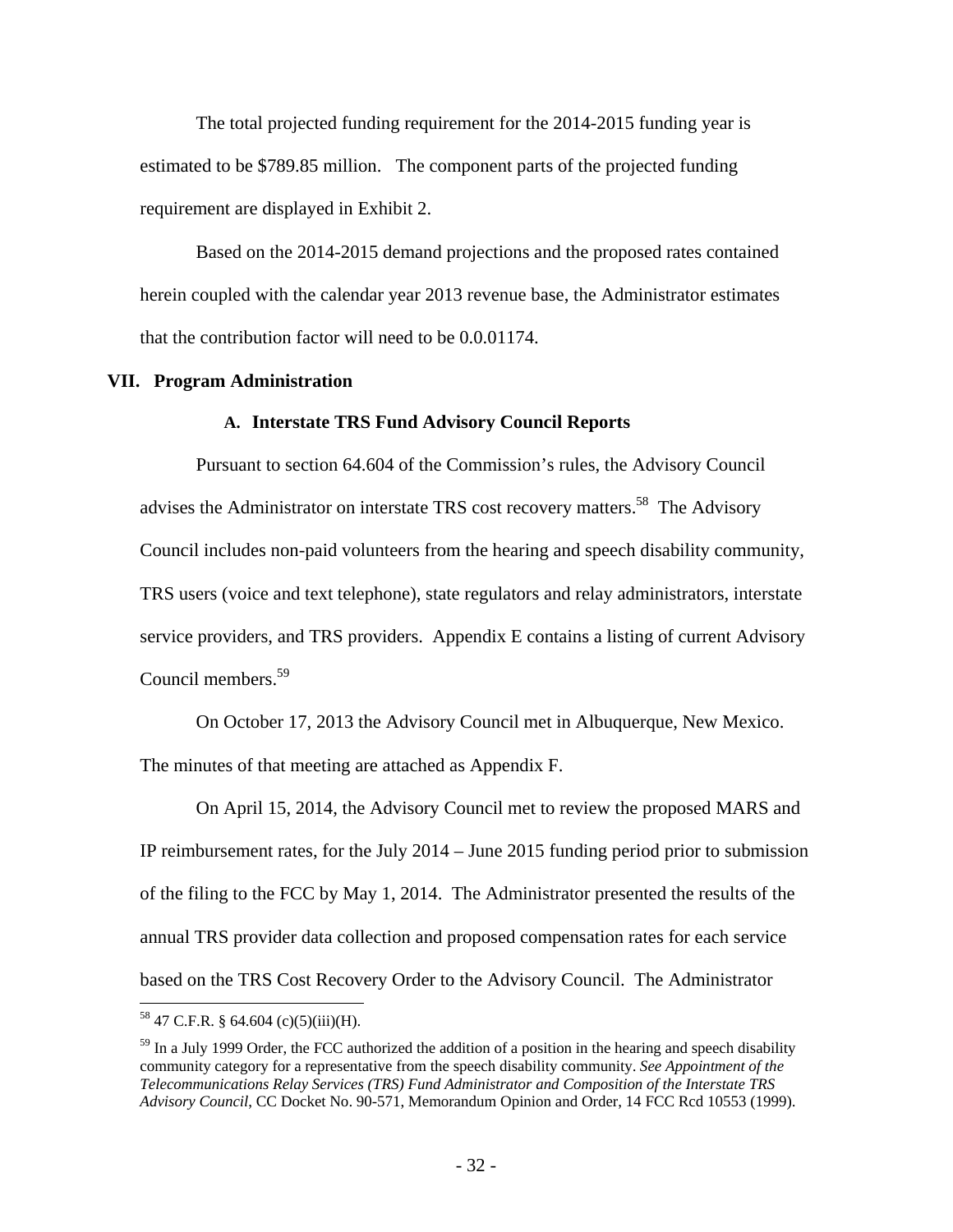presented preliminary proposed compensation rates for each non-VRS service and demand projections to the Advisory Council.<sup>60</sup>

## **B. Audit Report**

Included in Appendix H are copies of the TRS Fund Performance Status Reports for the period ended July, 2013, through March 2014.

 $60$  Minutes for the April 15, 2014 meeting are attached as Appendix G, but will not been reviewed or approved by the Council until the next scheduled meeting.